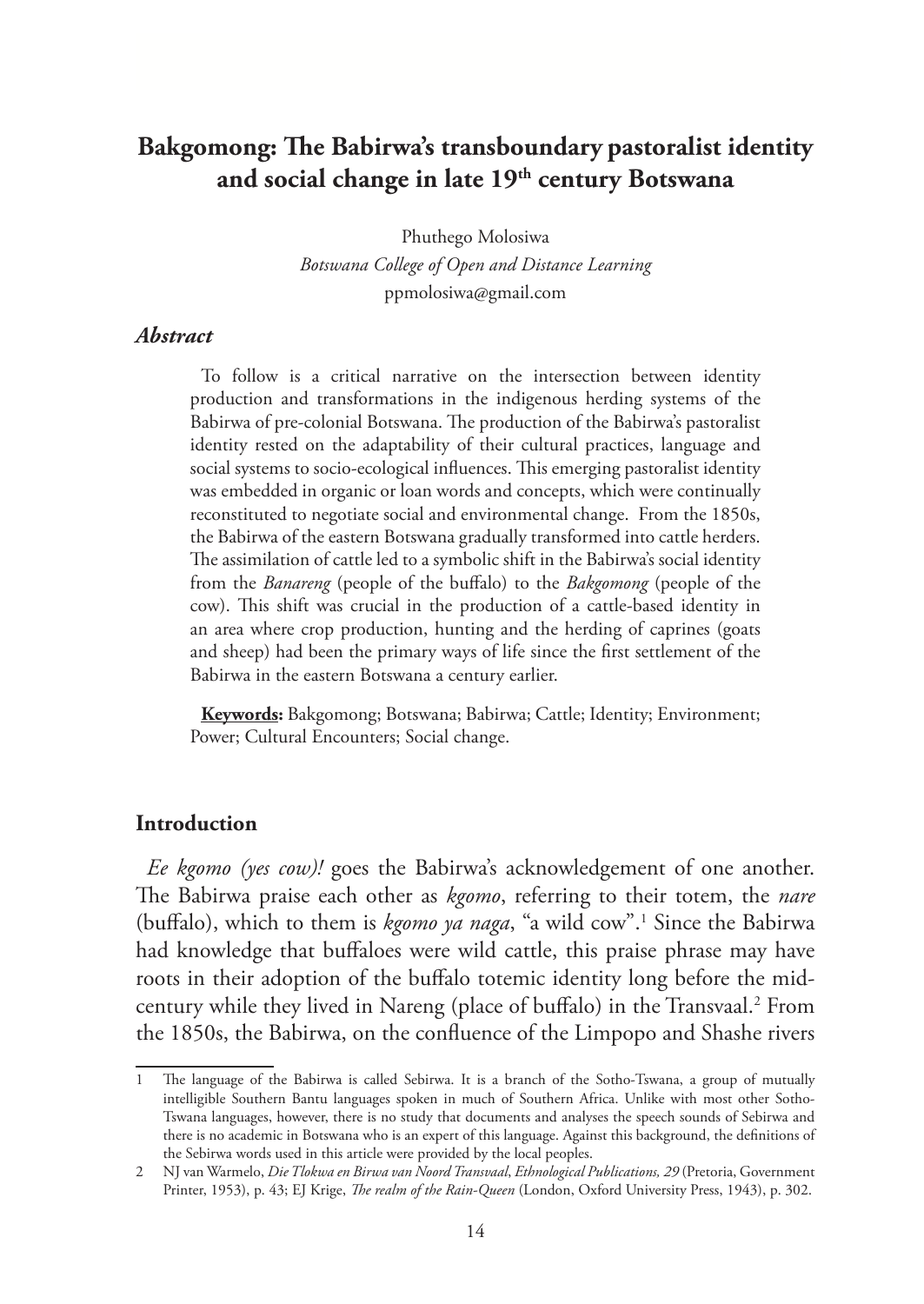(see Image 1), gradually adopted cattle from the Bangwato, pre-colonial Botswana's cattle wealthy state.<sup>3</sup> By 1896/7 when rinderpest decimated the majority of cattle in the eastern Botswana, the Babirwa had established themselves as one of the cattle keeping communities in the country.<sup>4</sup> The assimilation of cattle led to a symbolic shift in the Babirwa's social identity from the *Banareng* (buffalo people) to the *Bakgomong* (cow people). This shift was crucial in the production of a cattle-based identity in an area where crop production, hunting and the herding of caprines had been the primary ways of life for generations.

Because African traditions can be enlarged to negotiate emerging changes,<sup>5</sup> the Babirwa reconstituted their traditional praise phrase, *kgomo*, upon the adoption of a pastoralist identity to reflect the new role that cattle played as a marker of social identity. This re-appropriation of a praise phrase ensured that the Babirwa kept their sense of buffalo identity amid the loss of this revered animal to commercialized hunting in the second half of the nineteenth century. As Vansina teaches us, the relevance and survival of African traditions rests on their adaptability to change.6 The Babirwa's re-appropriation of a praise phrase into their pastoralist traditions falls within the broader context of enlarged and adaptable traditions.

This article explores the intersection between ethnic identity production and indigenous cattle herding systems of the Babirwa of pre-colonial Botswana. It challenges classic works that visualized African concepts of pastoralism almost exclusively in religious and culttural terms. This body of knowledge reified stereotypes of the irrational African pastoralist who purportedly personified and mystified cattle, and would not dispose of surplus even when faced with threats of loss to ecological shocks.7 On the contrary, cattle keeping among the Babirwa was an historical process driven by peoples' ability to tap into their indigenous knowledges in order to innovate new sources of power and

<sup>3</sup> EC Tabler, *The far interior* (Cape Town, AA Balkema, 1955), pp. 26-31; I Schapera, *Praise poems of the Tswana chiefs* (Oxford, Claredon Press, 1965), p. 26.

<sup>4</sup> PP Molosiwa, "White man's disease, black man's peril: Rinderpest and famine in the Eastern Bechuanaland Protectorate at the end of the 19<sup>th</sup> century", *New Contree*, 71, December 2014, pp. 1-24.

<sup>5</sup> S Feierman, *Peasant intellectuals: Anthropology and history in Tanzania* (Madison, WI, University Wisconsin Press, 1990), pp. 3-266.

<sup>6</sup> J Vansina, *Paths in the Rainforest: Towards a history of political tradition in equatorial Africa* (Madison, WI, University of Wisconsin Press, 1990), p. 258.

<sup>7</sup> I Schapera, "Economic change in South African native life", *Africa*, 1(2), 1928, pp. 170-188; I Schapera, *Married life in an African tribe* (London, Faber and Faber, 1940), pp. 116-126; H Alverson, *Mind in the heart of darkness* (New Haven, Yale University Press, 1978), p. 124; A Kuper, *Wives for cattle* (London, Routledge & Keagan Paul, 1982), pp. 1-202.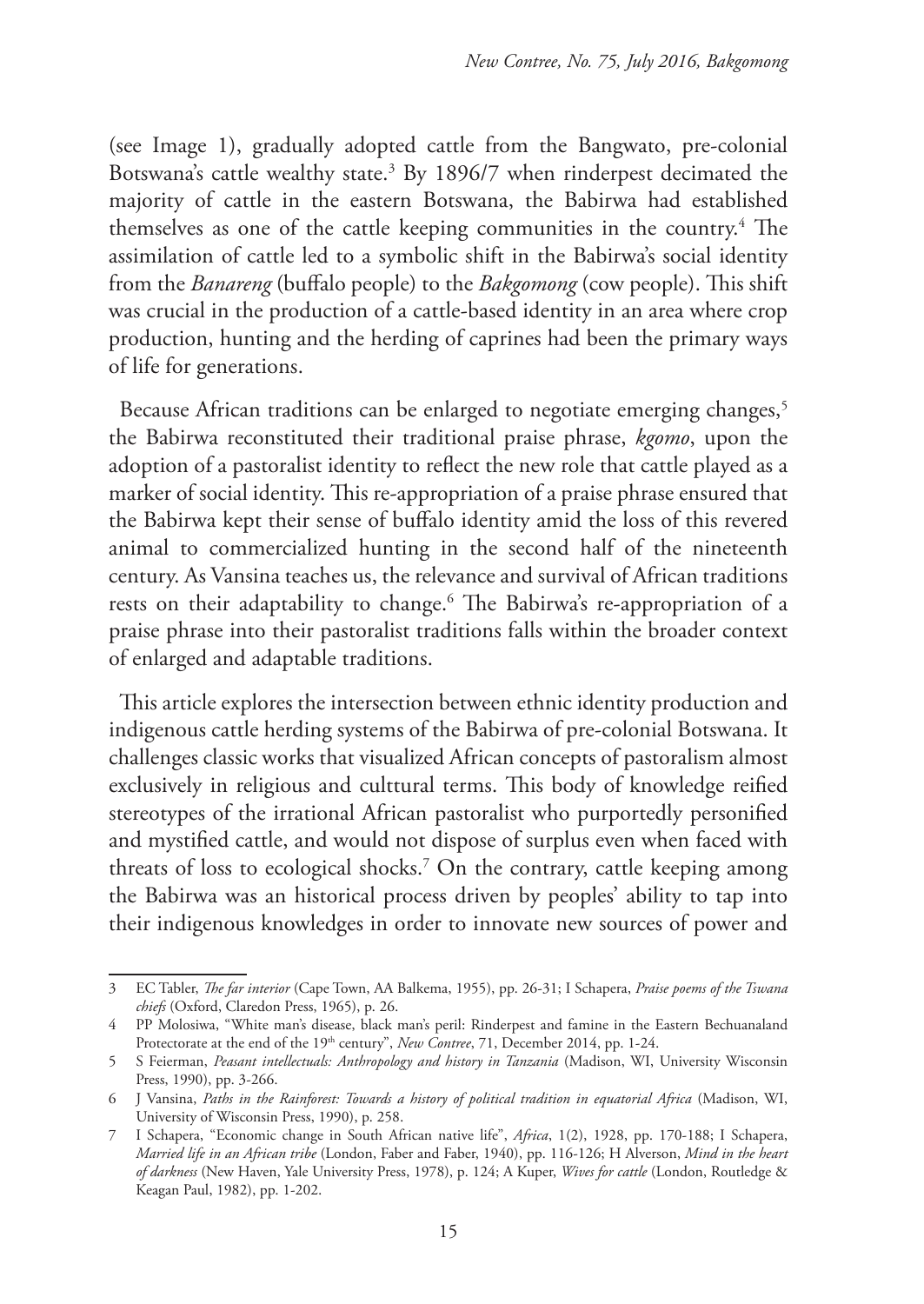as such adapt to changing social and environmental processes. This article is also an important addition to existing socio-environmental histories of ethnic identity formation and reformulation in pre-colonial Southern Africa. Many of these narratives have demonstrated not only the fluidity of ethnicity, but also the multiple ways in which communities interacted with socio-ecological landscapes to reshape their ethnic identities.<sup>8</sup> Southern African Herding communites such as the Nguni in South Africa and the mainstream Tswana groups in Botswana have always used cattle to interact with their physical environments and each other in multiple and nuanced ways that shaped their identities.

Surprisingly, Botswana has seen very little in the way of historical research on ethnic identity formation despite being an ethnically diverse nation, particularly because the post-colonial state subverted race and ethnicity research. The modern Botswana state has stifled ethnicity research by hiding behind the cloak of national unity, arguing that such research would cause tribal conflicts as happened in other parts of the continent. Against this background, the available historiography has largely reified official rhetoric of the organic dominance of the Tswana speaker in the country. Existing are narratives that focus primarily on the all-powerful mainstream Tswanaspeaking states.9 These works provide only a narrow political economy of the Tswana's use of their cattle wealth as an instrument of conquest and subjugation of the less centralized ethnicities. Such politicized perspectives obscure the differentiated ways in which communities' readings and constructions of nature shaped their sense of ethnic identity. Thus, ethnic identity formation is (mis)represented as an imposed phenomenon whereby it is used to construct a homogenous Tswana society.

Broadly the political ideology of the modern Botswana state has circumscribed ethnic difference and systematically promoted a homogenized

<sup>8</sup> E Kreike, *Recreating Eden: Land use, environment, and society in southern Angola and northern Namibia*  (Portsmouth, Heinemann, 2004), pp. 9-11; AF Isaacman and BS Isaacman, *Slavery and beyond: The making of men and Chikunda ethnic identities in the unstable world of South-Central Africa, 1750-1920* (Portsmouth, NH, Heinemann, 2004), pp. 1-355.

<sup>9</sup> F Morton, *When rustling became an art: Pilane's Kgatla and the Transvaal frontier, 1820-1902* (Claremont, David Philip, 2009), pp. 1-314; T Tlou, *A history of Ngamiland, 1750-1906: The formation of an African state*  (Gaborone, Macmillan, 1985), pp. 1-174; P Motzafi-Haller, "Historical narratives as political discourses of identity", *Journal of Southern Africa Studies*, 20(3), 1994, pp. 417-431; N Parsons, "The economic history of Khama's country in Botswana, 1844-1930", R Palmer and N Parsons, *The roots of rural poverty in central and southern Africa* (Berkeley, University of California Press, 1977), pp. 114-117.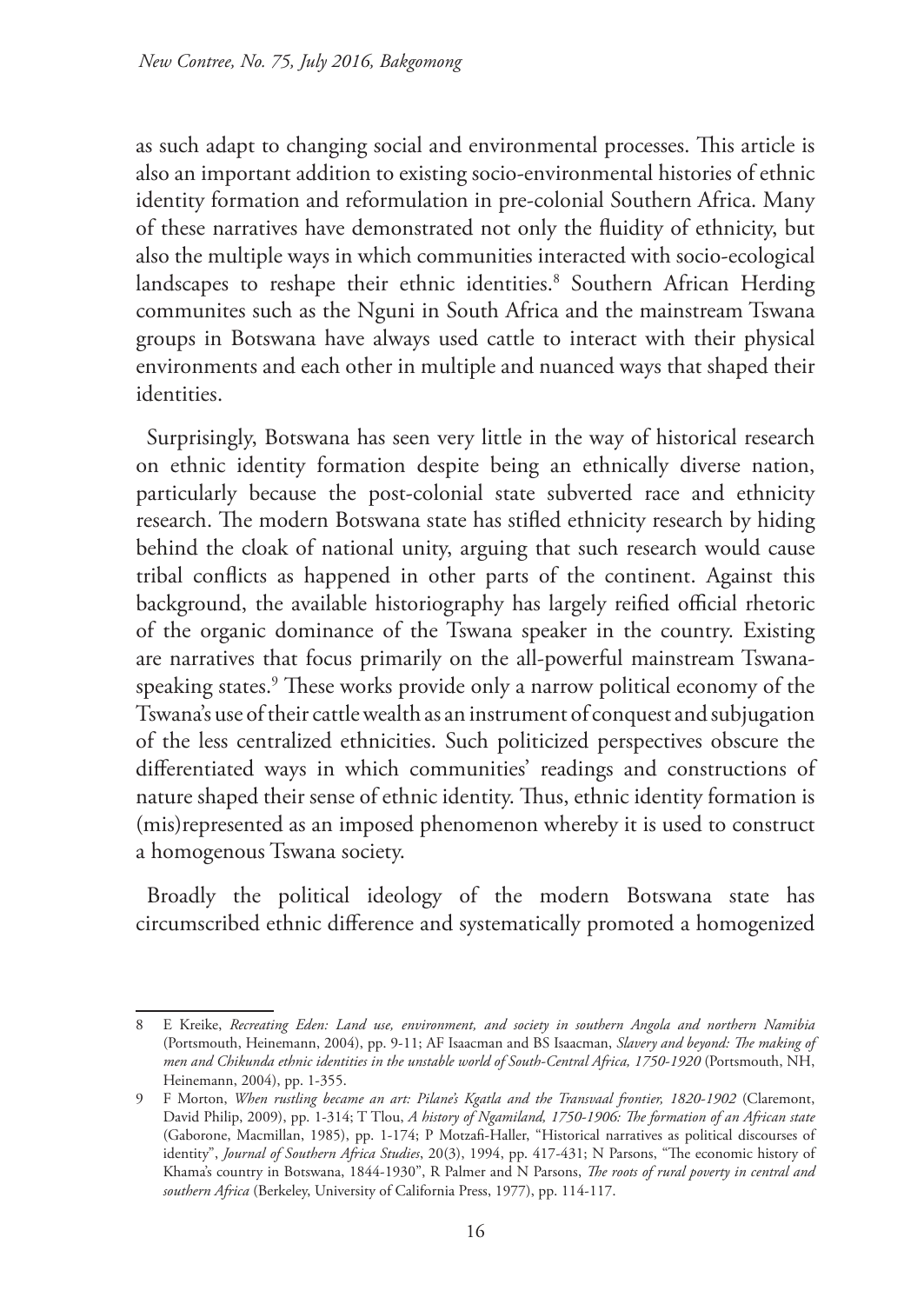citizenship based on Tswana national identity.10 This process of subtle subversion of identity research and advocacy is in and by itself a process of "social engineering", wherein the self-recognition of minorities is supressed and soceity reconstructed into an ethnic monolith through the reordering of hitherto existing ethnicities.11 Given the historical salience of cattle in the indigenous knowledges of the varied Botswana communities about their environments, there is no better prism to examine questions of ethnic identity formation than through cattle keeping. This article challenges the official grand narrative of the natural evolution of an ethnically monolithic Botswana. It explores the myriad ways through which the Babirwa used cattle as a marker of their ethnic identity amid the homogenizing policies of the modern state. Generally, the article emphasizes the resilience and adaptability of Botswana's varied ethnicities to ecological and social change rather than extinction of the so-called subordinate cultures.

The article begins from the premise that local knowledge is not timeless and unchanging. This knowledge is constantly in a state of transition, enabling communities to reshape their identities and therefore become adaptable to change over time and space. Identity is a problematic and contested process, involving individual and collective negotiation, and mediated by changes in social and environmental circumstances across time and space.12 In this particular historical circumstance of the transformation in the Babirwa's identity, their incorporation of cattle redefined pre-existing realms of knowledge and reshaped the dynamics of power relations between them and their physical environments. Most importantly, gender and generation determined the dynamics of people's access to resources and power. Men and young men gained power over nature as cattle herders, while women benefitted from the same environment through crop production and other creative strategies, such as spirit possession. By embodying the spirits of the wilderness, for instance, these women were innovating alternative forms of community power, which they used to tame unmediated nature.

All these changes were reflected in linguistic innovations. As cattle invaded every aspect of society, the Babirwa's pastoralist identity became embedded in

<sup>10</sup> L Nyathi-Ramahobo, "Minority tribes in Botswana: The politics of recognition", *Briefing, Minority Rights Group International* (available at http://www.refworld.org/pdfid/496dc0c82.pdf, accessed, 3 August 2016), pp. 1-16.

<sup>11</sup> J Scott, *Seeing like a state: How certain schemes to improve human condition have failed* (New Haven, Yale University Press, 1988), pp. 4-5.

<sup>12</sup> J Nagel, "Constructing ethnicity: Creating and recreating ethnic identity and culture", *Social Problems*, 41(1), 1994, p. 154.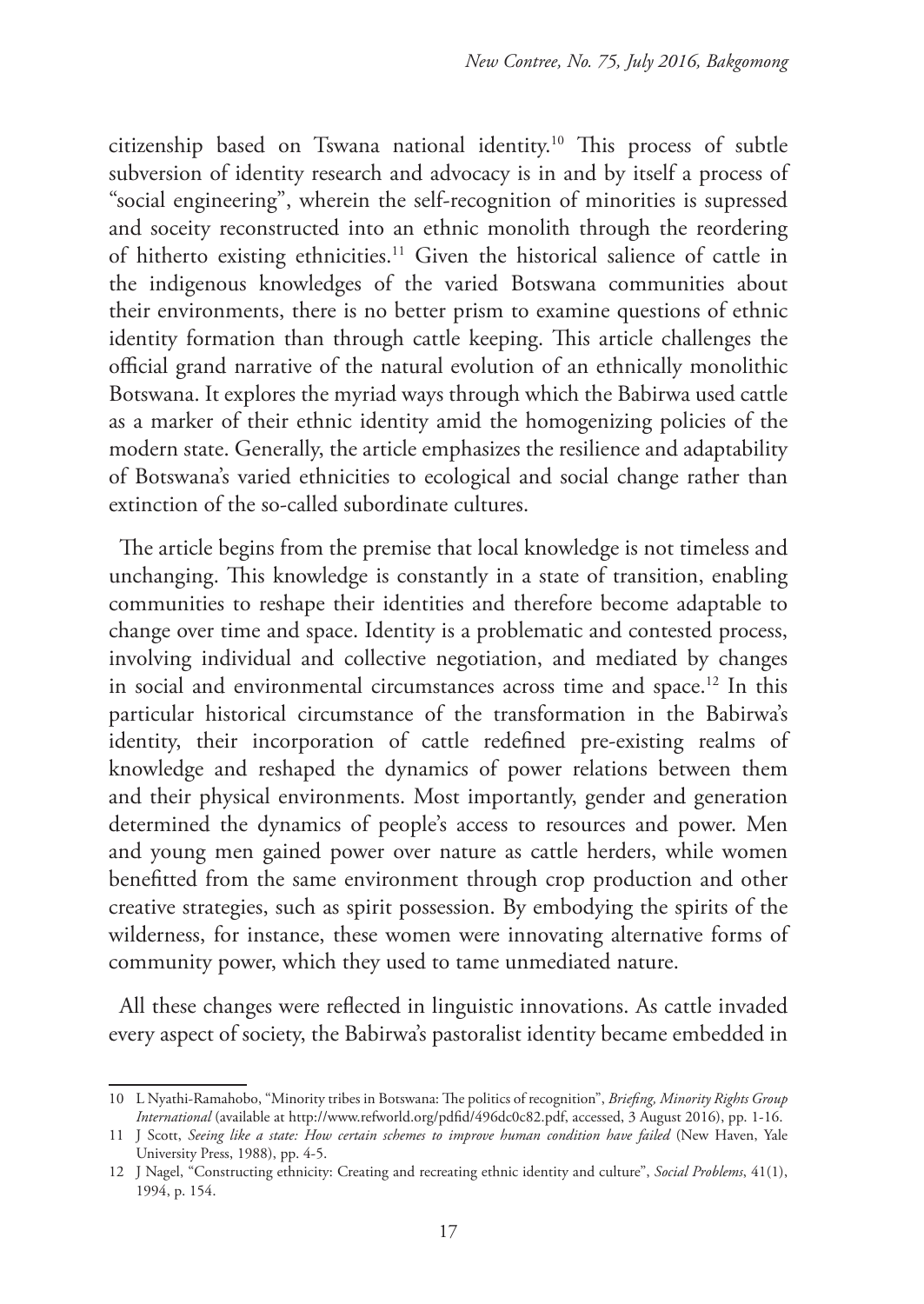organic and loan words and concepts, producing a social matrix that was to reshape their ethnic identity. This ideology of cattle being the symbolic and material glue that reproduces social relationships constituted the epicenter of life and power struggles in other African livestock herding communities long before the nineteenth century.<sup>13</sup> It is within this cattle-shaped social universe that the Babirwa transformed, symbolically, from being the *Banareng*, "buffalo people" before 1850 to being the *Bakgomong,* "cow people" during the second half of the 19<sup>th</sup> century.





Source: Google Maps, accessed, 15 December 2015.

<sup>13</sup> See amongst others, N Parsons, "The economic history of Khama's country in Botswana...", R Palmer and N Parsons, *The roots of rural poverty in central and southern Africa...,* pp. 114-117; DL Schoenbrun, *A green place, a good place: Agrarian change, gender and social identity in the Great Lakes region to the 15th century* (Portsmouth NH, Heinemann, 1998), pp. 1-301; JL Comaroff and J Comaroff, "Goodly beasts, beastly goods: Cattle and commodities in a South African context", *American Ethnologist* 17(2), 1990, pp. 195-216.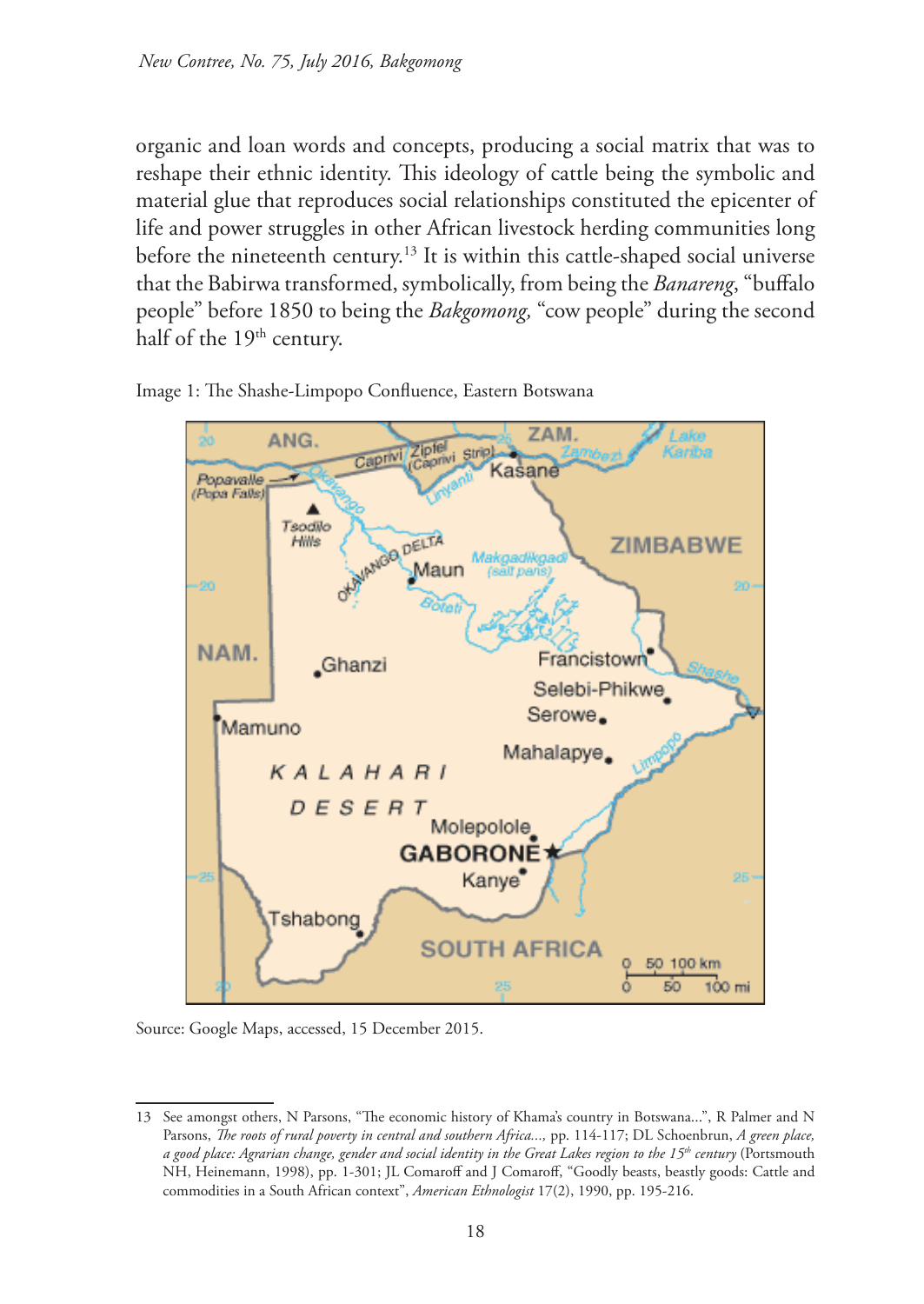## **Banareng: The Babirwa before 1850** *Trypanosomiasis [sleeping sickness] and cattlelessness*

The ethnic label, "Babirwa", historically connoted disparate Sotho-Tswana groups of people who were scattered all over the Limpopo and Shashe watersheds during the nineteenth century.<sup>14</sup> They were a transboundary community that, up to the present, have continuted to straddle the Botswana-Zimbabwe-South African borders (see Image 2). The history of the Babirwa of the Shashe-Limpopo basin in eastern Botswana prior to the second half of the nineteenth century is, however, murky. It is obfuscated by fragmented and inadequate sources. The convinience of piecing together oral sources and the little written information available thus justifies the subjection of the Babirwa identity to historical inquiry from somehwere in the late 19<sup>th</sup> century. There are certain aspects of the Babirwa's early nineteenth century histories, which are worthy of rumination. Two are germane to this article. The first aspect relates to the Babirwa's cattlelessness due to their residence in a tsetse fly-infested abode. The Babirwa, originally known as the Bapirwa, a name derived from the word, "pirwa" (a colour designation for black sheep), did not raise cattle, but kept caprines.<sup>15</sup>

Prior to the second half of the nineteenth century, the Shashe-Limpopo watershed, with its large populations of buffalo, provided a suitable habitat for the breeding of tsetse fly leading to endemicity of African *Trypanosomiasis*, commonly known as sleeping sickness in humans and *nagana* (an African word with no English equivalent) in animals.<sup>16</sup> This made the area unsuitable for raising cattle because these animals are organically grazers and generally keep to open grassland areas. *Trypanosomiasis* acted as a severe restraint on cattle husbandry before the mid-nineteenth century.<sup>17</sup> Africans also observed, "the tsetse kills the ox, but it cannot kill the buffalo".18 The inability of cattle to enter thickets of tsetse fly infested environs meant lack of contact with the pathogens and thus failure to attain immunity to *Trypanosomiasis*.

<sup>14</sup> EOJ Westpal, "Notes on the Babirwa", *Botswana Notes and Records*, 7, 1975, pp. 191-192.

<sup>15</sup> Oral sources claim that the lexical transition from "Bapirwa" to "Babirwa" occurred as Europeans who interacted with the Bapirwa in the Transvaal pronouced the word "pirwa" as "Birwa". Europeans' corruption of spellings of place names in Botswana dates to as far back as the early 19<sup>th</sup> century, and most of such places have retained their corrupted names to date. PP Molosiwa (Personal Collection), interview, M Motsumi (elder, Bobonong)/M Maunatala (elder, Bobonong) 15 January 2016.

<sup>16</sup> J Ford, *The role of Trypanosomiasis in the African ecology: A study of the Tsetse fly problem* (Oxford, Oxford University Press, 1971), pp. 283-301; J Mackenzie, *Ten years north of the Orange river: A story of everyday life among the South African tribes, from 1859 to 1869* (Edinburgh, Edmonston and Douglas, 1871), p. 367.

<sup>17</sup> J Ford, *The role of Trypanosomiasis in the African ecology*..., p. 369.

<sup>18</sup> J Mackenzie, *Ten years north of the Orange River...*, p. 205.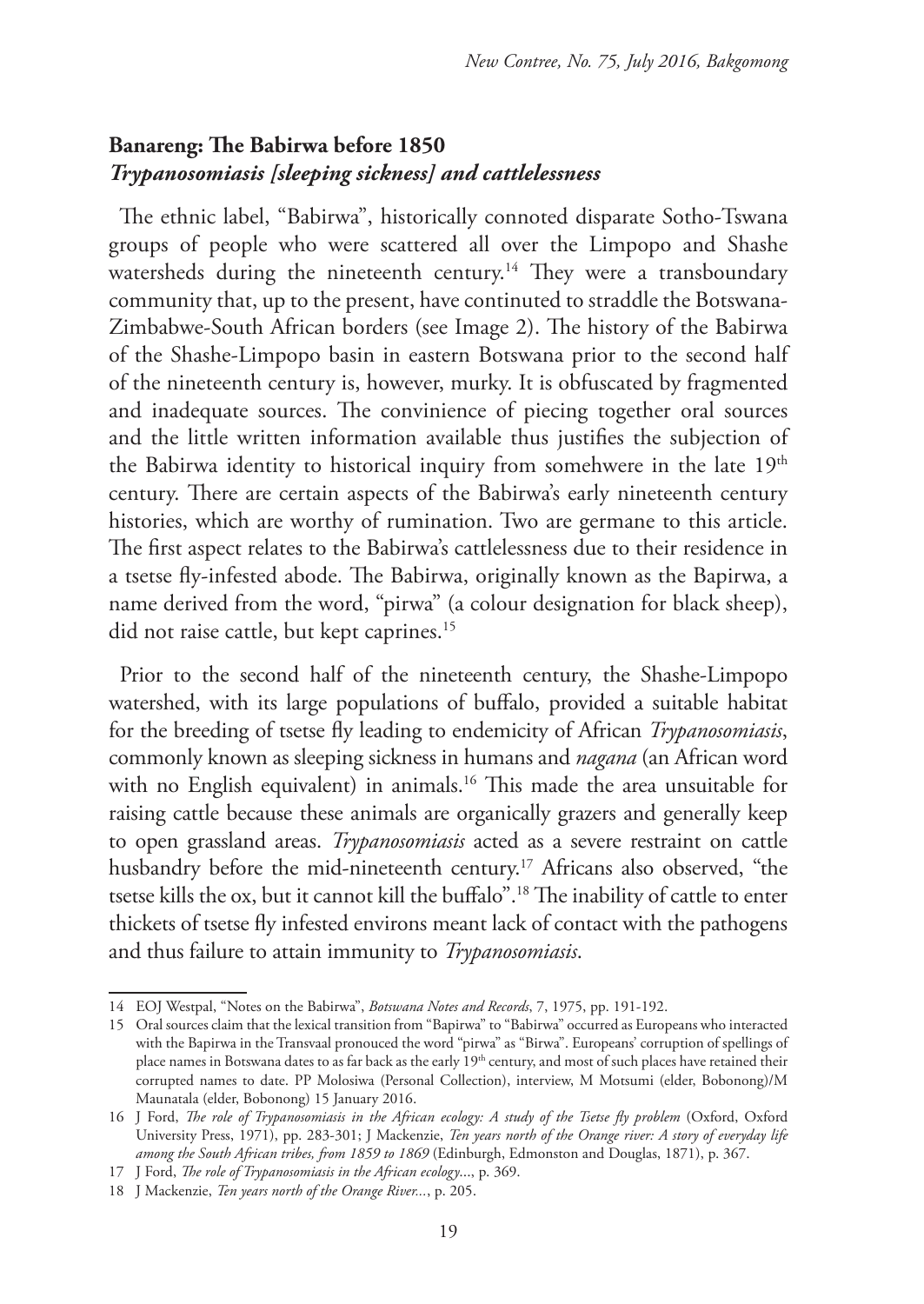*Trypanosomiasis*, a disease the Sotho-Tswana called *kotselo*, or "dozing off", because of its anaesthetic effect on victims, "is an infectious disease of humans and animals of similar aetiology and epidemiology … transmitted by the bite of tsetse fly".19 Located on the proximity of human settlements, tsetse fly habitats were an integral part of the human ecology because they constituted people's hunting, foraging and agro-pastoral grounds. These productive activities established a measure of equilibrium between humans and this disease prone environment as the Babirwa and their caprines were in regular but controlled contact with tsetse flies. Generally, African herders have always possessed knowledge that humans and livestock could acquire some immunity to *Trypanosomiasis* if they maintained regular but limited contact with tsetse flies.<sup>20</sup> As the Babirwa's caprines penetrated and retreated from the nearby thickets of tsetse-infested bushes, their herd boys followed them, minimally exposing themselves to the vectors. As Mackenzie notes, "long exposure to the bite of the fly would prove fatal".21

The keeping of caprines suited the Babirwa's indigenous strategies of circumventing tsetse fly as these animals would only penetrate the nearby tsetse-infested forests for only a little while before returning to browse on shrubs that predominated the proximity of human settlements on account of bush clearing. As a result there was limited risk of young herd boys wandering far away and getting lost in the process. Women acquired immunity to *kotselo* by cultivating lands connected to tsetse fly environs while men's bodies became conditioned to the pathogens as they navigated the infested terrain as hunters. Thus, managed exposure to the bites of tsetse flies rather than complete eradication enabled gendered categories of people and their animals to survive in this harsh environment of disease.

<sup>19</sup> D Steverding, "The history of African Trypanosomiasis", *Parasites and Vectors,* 1(3), 2008 (available at http:// www.parasitesandvectors.com/content/1/1/3, accessed, 5 May 2014), p. 1.

<sup>20</sup> DL Schoenbrun, *A green place, a good place...*, p. 75; MMM Bolaane, "Tsetse and Trypanosomosis control in the Okavango Delta, c. 1930-1970", *South African Historical Journal* 58, 2007, pp. 91-116; JB Shetler, *Imagining Serengeti*: *A history of landscape and memory in Tanzania from earliest times to the present* (Athens, Ohio University Press, 2007), pp. 37-38.

<sup>21</sup> J Mackenzie, *Ten years north of the Orange River*..., p. 206.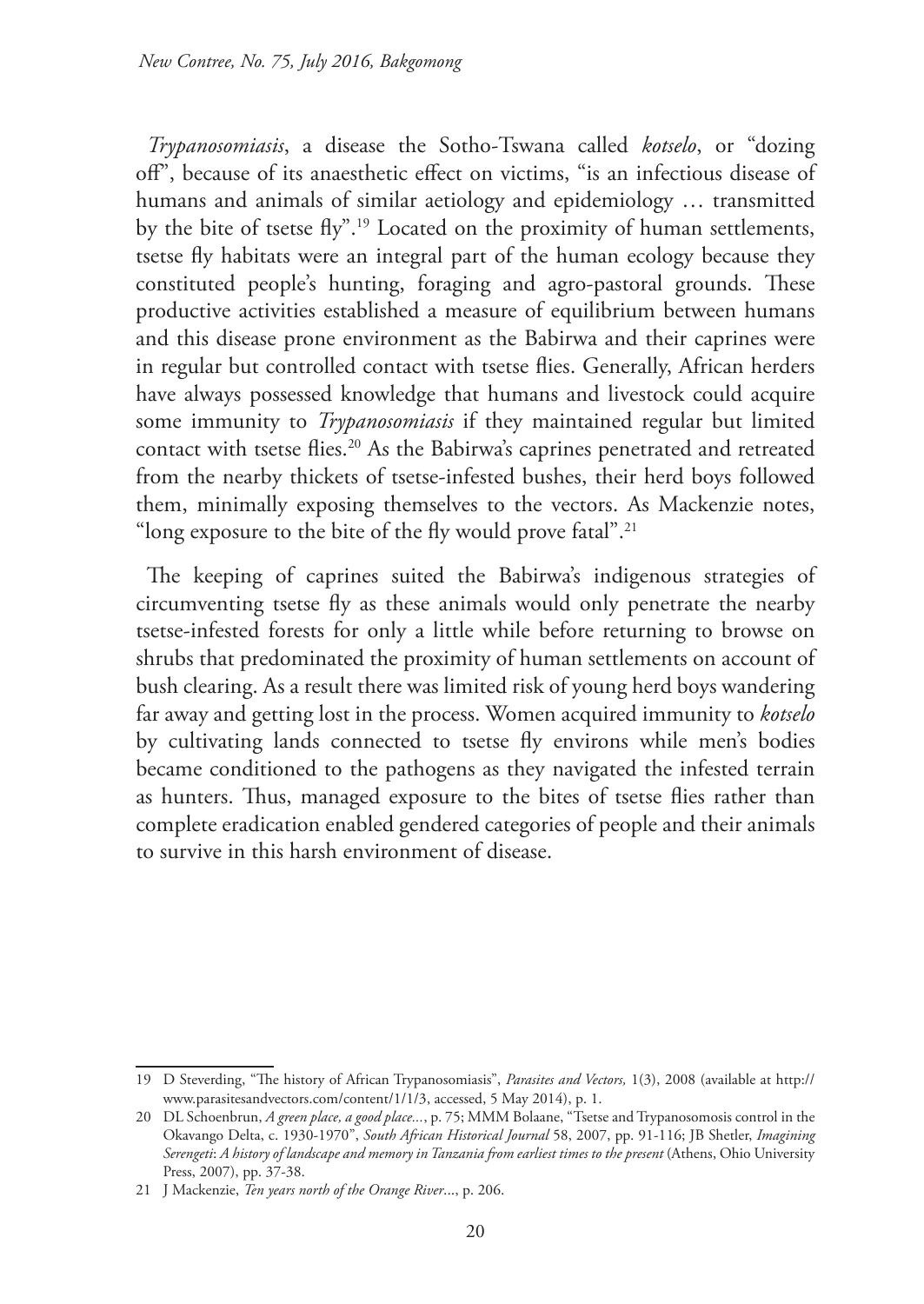

Image 2: Transboundry location of the Babirwa (see insert)

Source: Adopted and modified from T Forssman, "Casting Foragers into a new mould? The case of the Mafunyane shelter, eastern Botswana", *Antiquity: A Review of World Archaeology*, 345, January 2015 (available at http://journal.antiquity.ac.uk/projgall/517, accessed, 7 August 2016), p. 1.

#### *Totemism and the Buffalo Clan identity*

Related to this eco-history of disease and society was totemic identity wherein the Babirwa identified themselves as the Banareng (buffalo people). Like the negotiation of the tsetse habitats discussed above, the Babirwa's buffalo identity connected them to their environments. The Babirwa lived at a place called Nareng in the Transvaal, South Africa, between 1510 and 1590.<sup>22</sup> From Nareng, the Babirwa migrated into present-day Zimbabwe where they were subjected to the rule of Mambo chiefs.<sup>23</sup> Dissatisfied with being subordinated to the Mambo, they retraced their footsteps to the Transvaal around 1710.<sup>24</sup> On the way back, however, some groups settled in the southwestern Zimbabwe while others crossed into eastern Botswana, on the confluence of the Shashe

<sup>22</sup> EJ Krige, *The realm of the Rain-Queen...*, p. 302.

<sup>23</sup> QN Parsons, "On the origins of the baMangwato", *Botswana Notes and Records*, 5, 1973, p. 90.

<sup>24</sup> EOJ Westpal, "Notes on the Babirwa", *Botswana Notes and Records*, 7, 1975, p. 191.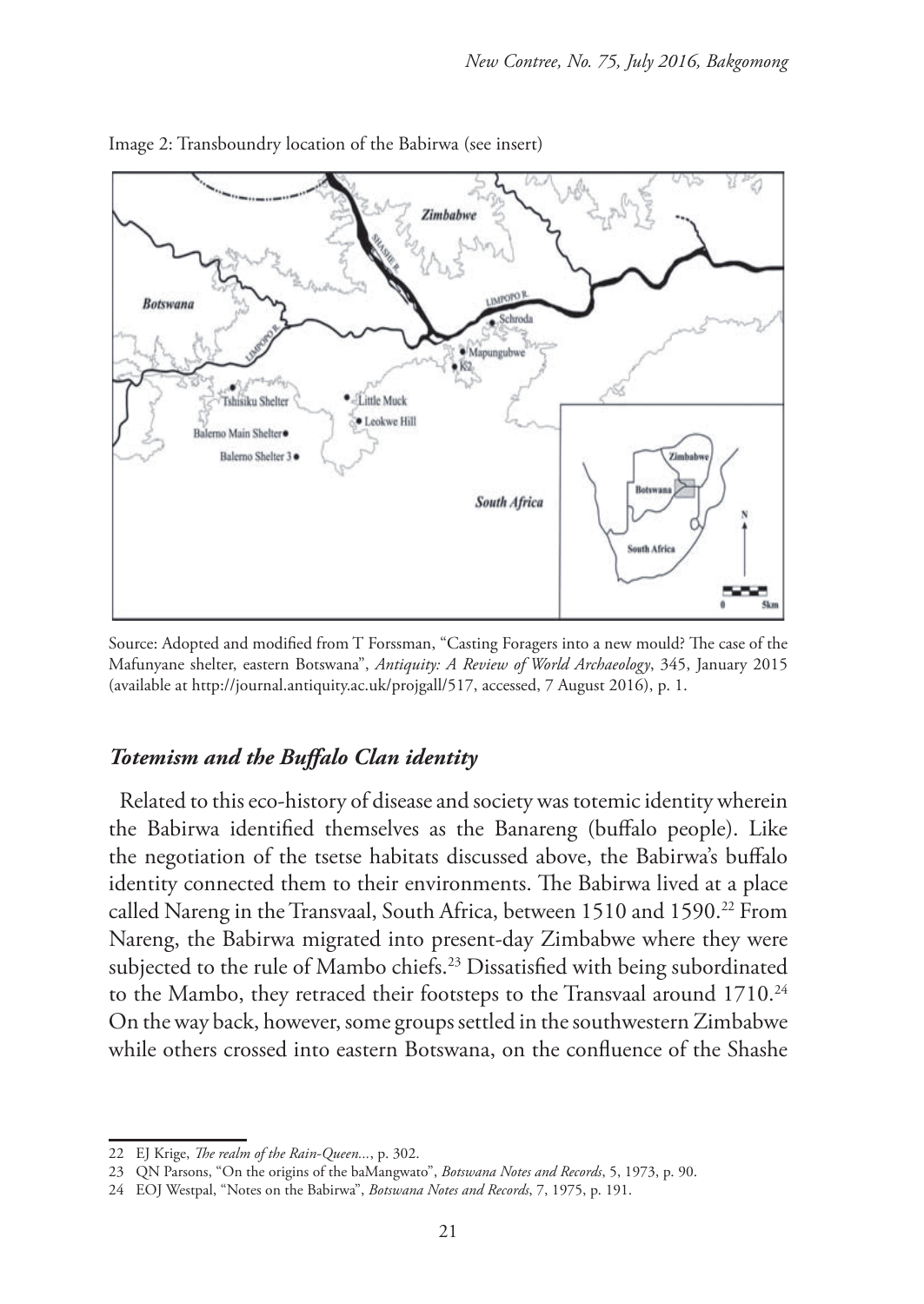and Limpopo rivers.<sup>25</sup> This borderline settlement brought them into a "flexible, scattered and multiethnic frontier" of Ngwato, Kalanga and Ndebele who influenced each other socially, politically, religiously and culturally.<sup>26</sup>

There is ample evidence that most of the Babirwa of present-day Botswana are part of the Nyathi (Buffalo) clan who to date still live in *ne ha ka Makure* (Makure's country) in southwestern Zimbabwe.<sup>27</sup> As literature shows, these groups formed an important part of the "flexible, scattered and multiethnic frontier" that occupied the Shashe-Limpopo confluence for most of the 19<sup>th</sup> century until they were separated by the articial colonial boundaries at the end of the Century.<sup>28</sup> Oral sources claim that all Babirwa adopted the totem, nare, while living in Nareng.<sup>29</sup> Their exhortation of Bolopela Hill, one of the major settlements in Nareng, as "the small one of mother-buffalo-areplentiful" is suggestive of large populations of this bovine species and their symbolic value to social identity.<sup>30</sup> Late nineteenth century European hunters' diaries also indicate that buffaloes were overhunted in the Limpopo area.<sup>31</sup>

The adoption of buffalo totemic identity was part of the fundamental relationship between the Babirwa and their environments in Nareng. This relationship was at the level of production, which influenced the varied ways in which Southern Africans farming communities reshaped their sociocultural identities.<sup>32</sup> The multiple ways in which people interacted with their environments to accomplish productive activities shaped not just the Babirwa's social identities but their food systems too. In addition to foraging and crop production, buffalo hunting became a fundamental component of household subsistence. Two Transvaal Babirwa men interviewed by former South African ethnologist indicated that despite revering the buffalo as

<sup>25</sup> These groups are categorized as follows: Sekoba at Majweng Hills; Bolamba in present day Tuli Block at a place called Zembefonyi near the present day Lentswe-le- Moriti; Maunatlala in Lepokole Hills in the northern part of Bobonong; Serumola at Lephale Hills in the Tuli Block; Makala east of Mapungubwe; Kgwadalala and Mbalane settled on the hill called Lekhubu-la- Mbalane in the vicinity of the present day Semolale. GB Molelu, "The history of the Babirwa from pre-colonial times to early Ngwato rule, 1820-1926", BA thesis, University of Botswana, 1985, pp. 5-6.

<sup>26</sup> P Zachrisson, *Hunting for development: People, land and wildlife in southern Zimbabwe* (Goteborg University, Department of Social Anthropology, 2004), p. 29.

<sup>27</sup> P Zachrisson, *Hunting for development*..., p. 33.

<sup>28</sup> P Zachrisson, *Hunting for development*..., pp. 29-33.

<sup>29</sup> PP Molosiwa (Personal Collection), interview, M Maunatlala/M Motsumi/M Malema, 15 January 2016.

<sup>30</sup> NJ van Warmelo, *Die Tlokwa en Birwa van Noord Transvaal...*, p. 43.

<sup>31</sup> G Cumming, *Five year's of a hunter's life in the far interior of South Africa, 2* (New York, Harper & Brothers, 1874); F Selous, *African nature notes and reminiscences* (London, Macmillan & co., Limited, 1908), p. 46, pp. 151-152.

<sup>32</sup> N Jacobs, *Environment, power, and injustice: A South African History* (Cambridge, Cambridge University Press, 2003), p. 52.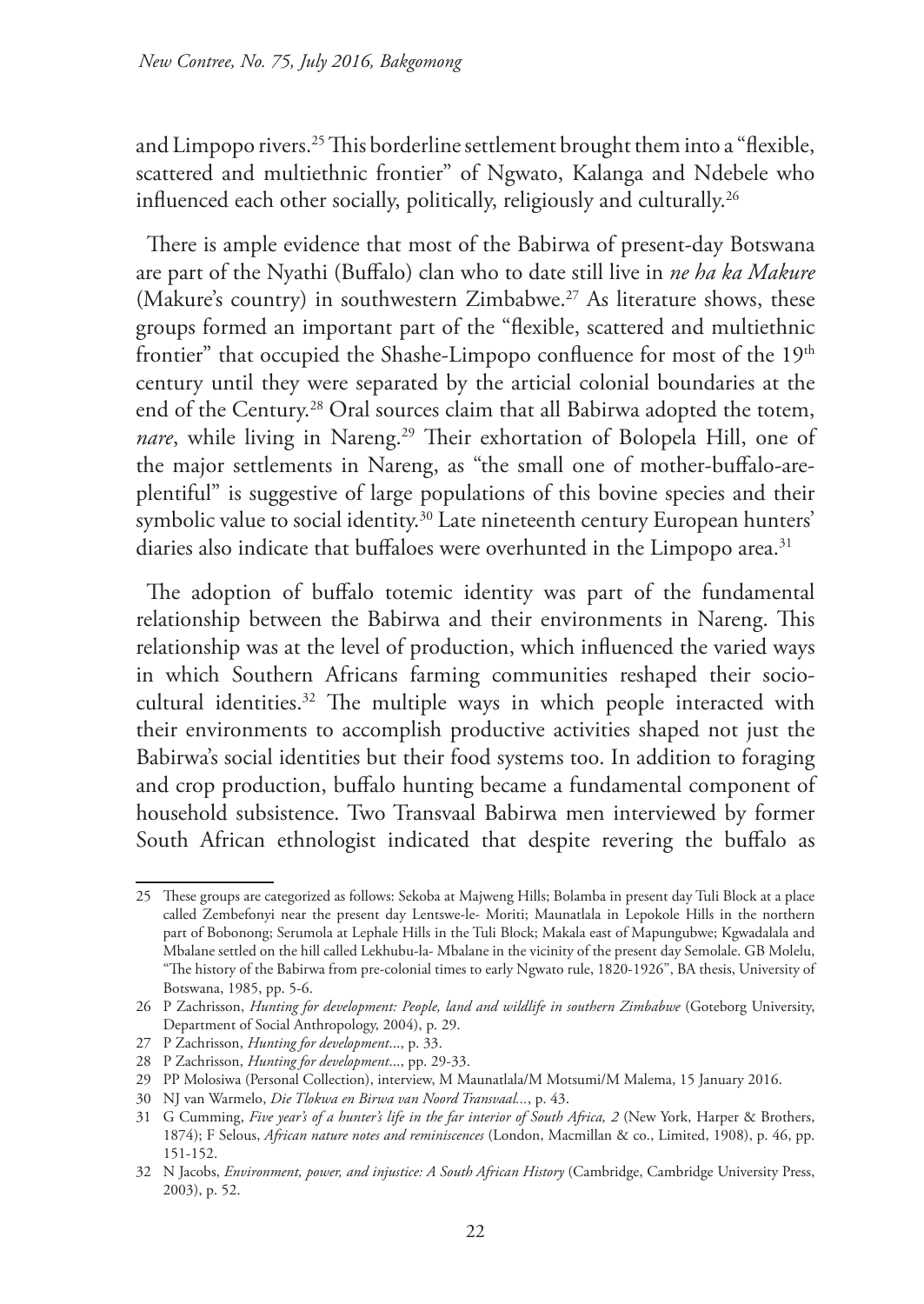their totem, the Babirwa ate its meat because it was a bovine like cattle (van Warmelo 1953, pp. 44-46). To date the Babirwa still consider buffaloes to be *dikgomo tsa naga* (wild cattle). Africans' representations of buffalo as cattle resonated across the region at the time. A native of Lake Ngami once asked missionary John Mackenzie to explain therefore this difficulty, which baffles all black people. The buffalo and the common ox are so much alike that even Bushmen sometimes mistake the track of the one when it crosses or mixes with the other.<sup>33</sup>

While hunting in the Zambezi-Limpopo Valley between 1872 and 1886, the self-professed "Great White Hunter", Selous, noted that the Ndebele used frequently to speak of [buffaloes] as "Izinkomo ka M'limo (God's cattle)".34 These testimonies provide insights into the material and symbolic value of buffalo to Africans prior to the second half of the nineteenth century.

 The Babirwa's consumption of meat of an animal so held with reverence was highly epistemic. It reflected their understanding of the intersection between nature and cultural knowledge. Their conceptualization of taboo as *moila*, or "that, which must be avoided," and totem as *sereto*, or "that, which is revered," reflects deep cultural knowledge of socio-ecological synergy.35 In other Southern African communities where totemic consciousness is imbedded in discourses of self-identity, the boundary between totem and taboo is so nebulous that people avoid any form of contact with their totems.<sup>36</sup> As Mungazi teaches us, "Africans used animals as symbols of historical and hereditary relationships to distinguish one ethnic group from another".37 Among the Bangwato, Ndebele and Shona, for instance, it is a violation of taboos to hunt, kill or hurt their respective animal totems: duiker, zebra and baboon, because they have symbolic affinity with the community.<sup>38</sup> With the buffalo doubling as a totem and a source of sustenance, the Babirwa constructed a taboo different from their totem. They adopted the *leebakgomo*, Namaqua Dove, as their

<sup>33</sup> J Mackenzie, *Ten years north of the Orange River*..., p. 205.

<sup>34</sup> F Selous, *African nature notes and reminiscences...*, p. 46.

<sup>35</sup> PP Molosiwa (Personal Collection), interview, B Phuthego (elder, Mogapi)/S Makabe (elder, Mogapi), 25 December 2015.

<sup>36</sup> JL Comaroff, "Of totemism and ethnicity: Consciousness, practice and the signs of inequality", RR Grinker and CL Steiner, *Perspectives on Africa: A reader in culture, history, and representation* (Malden, MA & Oxford, Blackwell, 1997), pp. 69-85.

<sup>37</sup> DA Mungazi, *The struggle for social change in Southern Africa: Visions of liberty* (New York, Taylor & Francis, 1989), p. 35.

<sup>38</sup> WC Willoughby, "Notes on the totemism of the Becwana", *Adresses and papers of the British and South African Associations for the Advancement of Science*, 3, 1905, pp. 295-314; DA Mungazi, *The struggle for social change in Southern Africa...*, p. 35.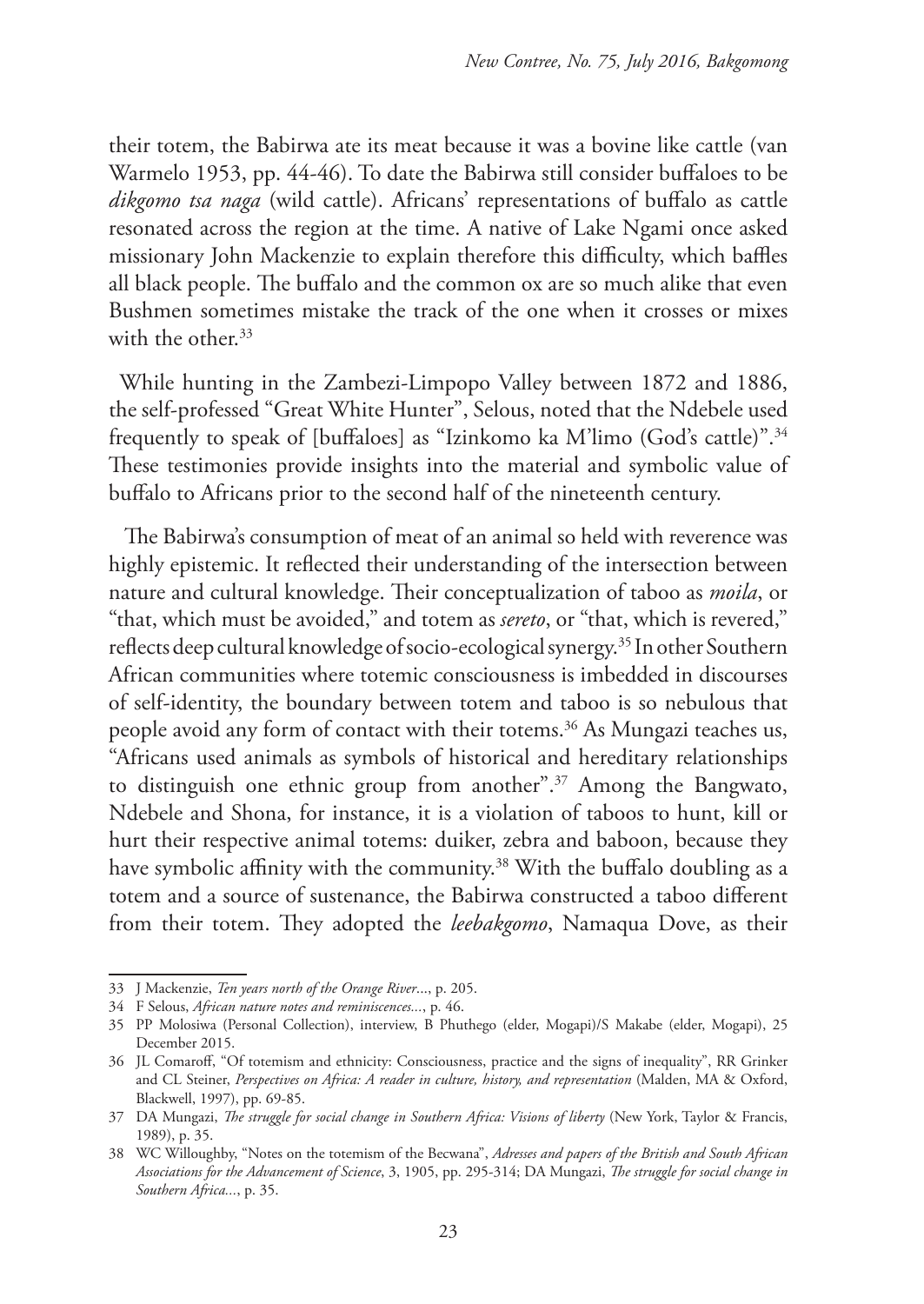*moila*. Adding the suffix, *kgomo*, to the prefix, *leeba*, pigeon, was a nuanced way of giving their taboo symbolic value and therefore distinguishing this forbidden bird from ordinary pigeons.

Flouting social custom and eating the *leebakgomo* was believed to cause skin diseases and also afflict the perpetrators with seizures.<sup>39</sup> Throughout Bobirwa today children grow up being warned that eating this pigeon is abominable because it would not only afflict them with the dreaded seizures, but would also turn them into *madhela* (sing. *ledhela*), imbeciles. It is believed that whoever becomes a *ledhela* has high propensity to beget *madhela* offspring. The curse of imbecility is also believed to have great potentiality to run through the affected families for generations, thus spoiling lineage and transforming the Babirwa into a community of *madhela*. Such cautionary tellings have imbedded a strong consciousness of the Babirwa's *leebakgomo* taboo, the severe consequences of breaking the food taboo, and a direct link between the meaning of family practices and the rituals of the greater community. As the instructive telling of the *leebakgomo* taboo demonstrates, traditions have always connected local familial contexts to the Babirwa's sense of belonging to a greater community. Nonetheless, this greater community is by no means totemically homogenous. Whereas they identify themselves as Bakgomong, some Babirwa do not have the buffalo as their primary totem. These lost a sense of their totemic identity due to a process of cultural interaction during the  $19<sup>th</sup>$  century that necessitated their adoption of buffalo as a secondary totem. For others, particularly the Bangwato who engaged with Babirwa groups since the 1850s, changing totems had never been an option because they "were a superior ethnic group and could therefore not adopt the totem of an inferior group".40

## **Dilo Makwati...: Cattle gifts and Birwa-Ngwato encounters** *The rise of a cattle identity*

During the second half of the nineteenth century, commercialized hunting in the Shashe-Limpopo confluence depleted populations of buffalo and elephant upon which tsetse flies depended. As the vestiges of these host animals retreated into marginal and inhabitable spaces of the Limpopo, tsetse

<sup>39</sup> PP Molosiwa (Personal Collection), interview, K Motsamai, (elder, Mathathane)/O Moseki (elder, Molaladau), 21 January 2016.

<sup>40</sup> PP Molosiwa (Personal Collection), interview, M Malema (chief of the Babirwa, Bobonong), 15 January 2016.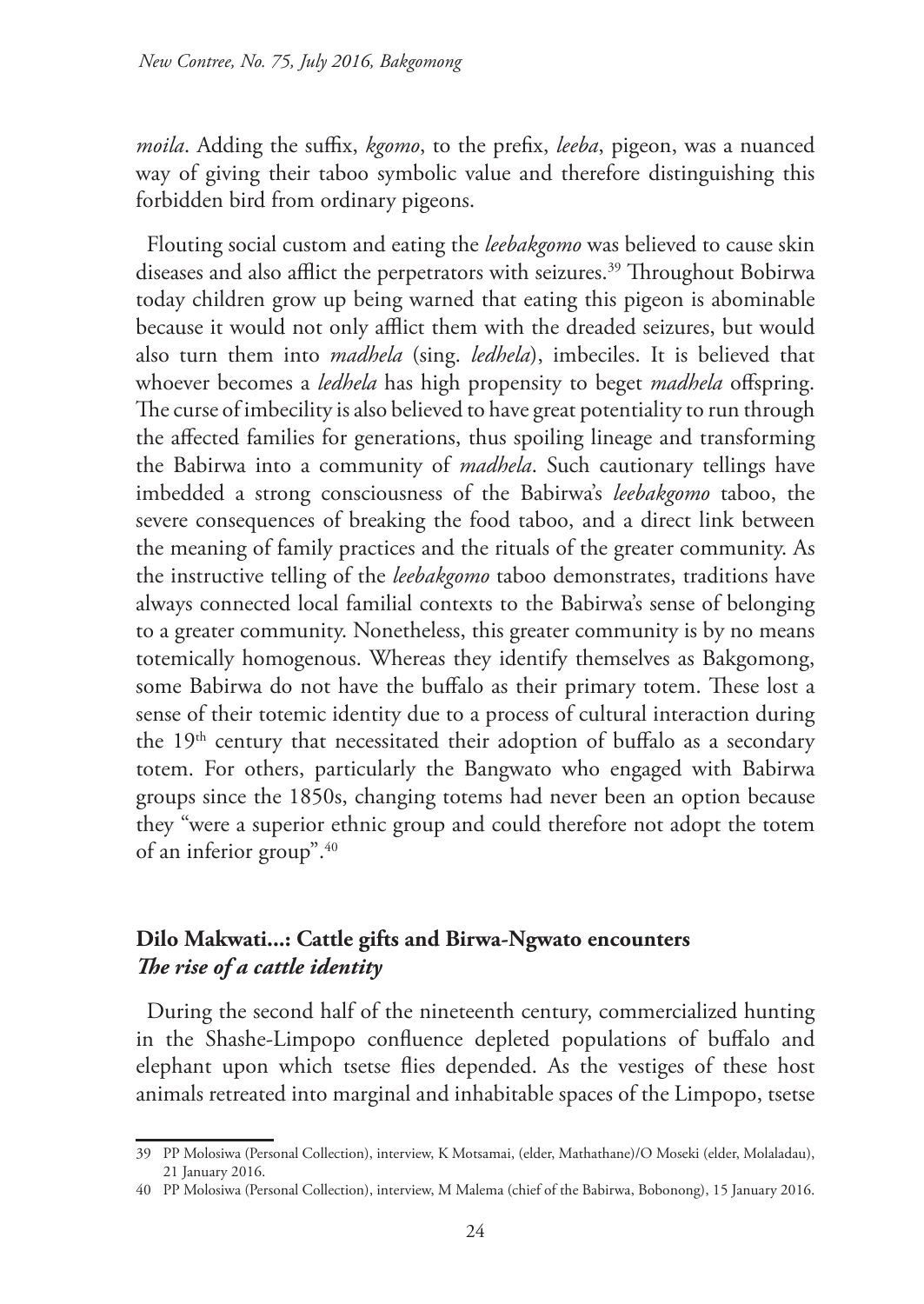fly followed them, thus reducing the risk of *Trypanosomiasis.* When Selous visited the area between the Shashe and Limpopo watersheds in 1872, buffalo had retreated further west.<sup>41</sup> As populations of large game dwindled, the Babirwa had to seek alternative means of sustenance, as they had depended on buffalo meat for subsistence, trade, and other products, such as skins for clothing before.<sup>42</sup> This opportunity presented itself after 1863 when the Babirwa adopted cattle from the Bangwato.<sup>43</sup>

In early 1863 the Bangwato defeated the Ndebele in a war over the coveted Shashe-Limpopo watershed.44 The Bangwato's triumph probably induced the Babirwa to enter into patron-client relationships with them. Having endured the ruinous smash-and-grab tactics of the Ndebele for decades, the Babirwa probably thought of the Bangwato as potential allies against foreign invasions. As a result, they felt that an alliance with the Bangwato would secure their territory, especially that the Kalanga whom they had interacted with for decades had already sought the Bagwato's protection against Ndebele raids. The herding contracts became the avenue to such a political alliance. These relationships involved pastoral contracts whereby the Babirwa were loaned Ngwato cattle to take care of as herders. In return, the Babirwa were entitled to usufruct in the form of milk and draught power, and were occasionally rewarded with a calf to build their own herds.<sup>45</sup>

As the pastoral economy spread, the Babirwa's symbol of identity moved from the wilderness to the domestic. Their *kgomo* symbolically acted in lieu of the *nare* as the most revered animal. From this invention and from their knowledge that both cattle and buffaloes were bovines, the Babirwa began to identify themselves as the *Bakgomong*. 46 Along with this symbolic shift in totemic identity came the pre-existing praise, *kgomo*, for every Mmirwa. Hence the expression, *ee kgomo*!, became the primary signifier of the symbolic representation of cattle in the Babirwa's identity as it did previously with the buffalo. To cultivate and nurture their emerging pastoralist identity the Babirwa employed a famous Sotho-Tswana proverb: *dilo makwati di kwatobololwa mo go ba bangwe* (lit. things are barks, which are peeled from

<sup>41</sup> F Selous, *African nature notes and reminiscences...*, p. 146.

<sup>42</sup> FL Elton, "Journal of an exploration of the Limpopo river", *The Journal of the Royal Geographical Society*, 42, 1873, pp. 6-7.

<sup>43</sup> I Schapera, *Praise poems of the Tswana chiefs...*, p. 26.

<sup>44</sup> J Mackenzie, *Ten years north of the Orange River*..., p. 358.

<sup>45</sup> QN Parsons, "On the origins of the baMangwato", *Botswana Notes and Records*, 5, 1973, p. 90.

<sup>46</sup> PP Molosiwa (Personal Collection), interview, M Malema (Chief of the Babirwa, Bobonong), 15 January 2016.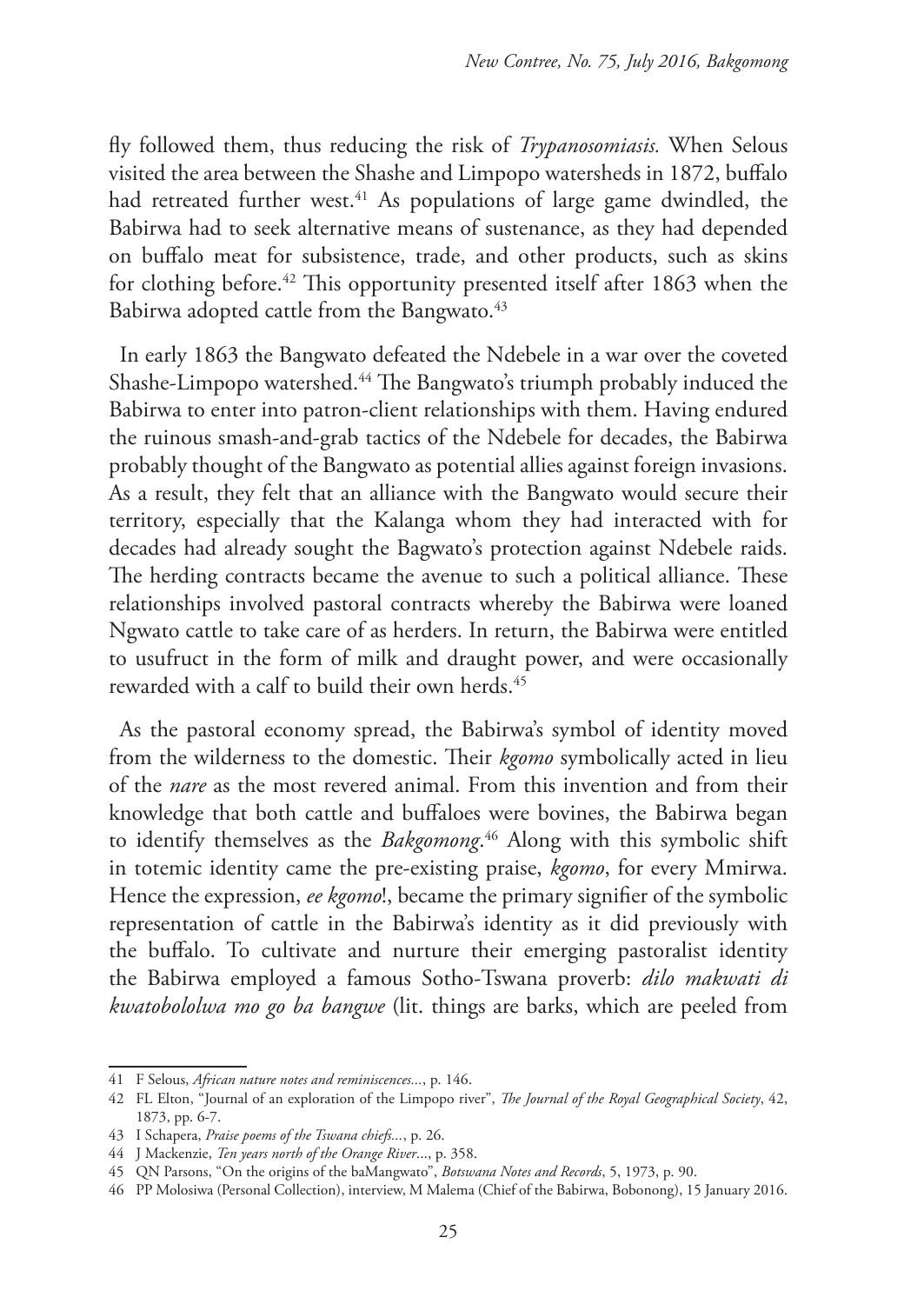trees), or "we learn by imitating others".47 Imitation, particularly mimetic encounters, is an important theme in social theory.48 Since the proverb: *dilo makwati di kwatobololwa mo go ba bangwe*, falls within the realm of mimetic encounter, mimesis is worth at least a brief exploration. Mimesis is a field of cultural theory that explores the dynamics of power relations between the superordinate and subordinate groups of people. It teaches us that the ability to mime is a process of creative copying and not simple parroting.<sup>49</sup> That is, far from being an inferior cognition mode, mimicry involves a lot of processing of the derivative information by people in a position of subjectivity. These subjective others innovate to produce new systems of knowledge about the originators of the information, subsequently creating alternative sources of power to negotiate the institutionalized power of their subjugators.

Scholarship has demonstrated that when people with different traditions encounter each other, an in-between space where difference is negotiated, is created, leading to myriad and complex array of cultural negotiations.<sup>50</sup> This scholarship, however, focuses on the colonial encounter wherein mimesis is seen with the lens of resistance. Such a perspective obscures mimetic dimensions of African encounters. It is oblivious to the differentiated ways in which one pre-colonial African people adopted and adapted another's nature and culture. Pre-colonial African mimetic encounter involved the practical aspects of cross-cultural interactive processes and images projected by one community about the other. By applying mimesis to pre-colonial African encounters, this article brings a new theoretical perspective of exploring this theme to understand better the diverse relationships between Africans. It takes the theme beyond clichés of oppression, resistance and collaboration so reified by colonial encounter narratives to address the complex and intricate question of African-to-African interaction as an unstable and heterogeneous cross-cultural event marked by fluidity.

This innovative process resonates across comparative historical linguistics, which shows that social change is reflected in the dynamics of a community's

<sup>47</sup> PP Molosiwa (Personal Collection), interview, M Maunatlala/M Motsumi/M Malema, 15 January 2016.

<sup>48</sup> M Taussig, *Mimesis and alterity: A particular history of senses* (New York, Routledge, 1993), pp. 21, 269; P Stoller, *Embodying colonial memories: Spirit possession, power, and the Hauka of West Africa* (New York and London, Routledge, 1995), pp. 37-48.

<sup>49</sup> P Stoller, *Embodying colonial memories...,* pp. 14, 123.

<sup>50</sup> H Bhabha, *Of mimicry and man: The ambivalence of colonial discourse, The location of culture* (New York, Routledge, 1994), pp. 121-131; M Taussig, *Mimesis and alterity...,* p. 21; P Stoller, *Embodying colonial memories...,* p. 123.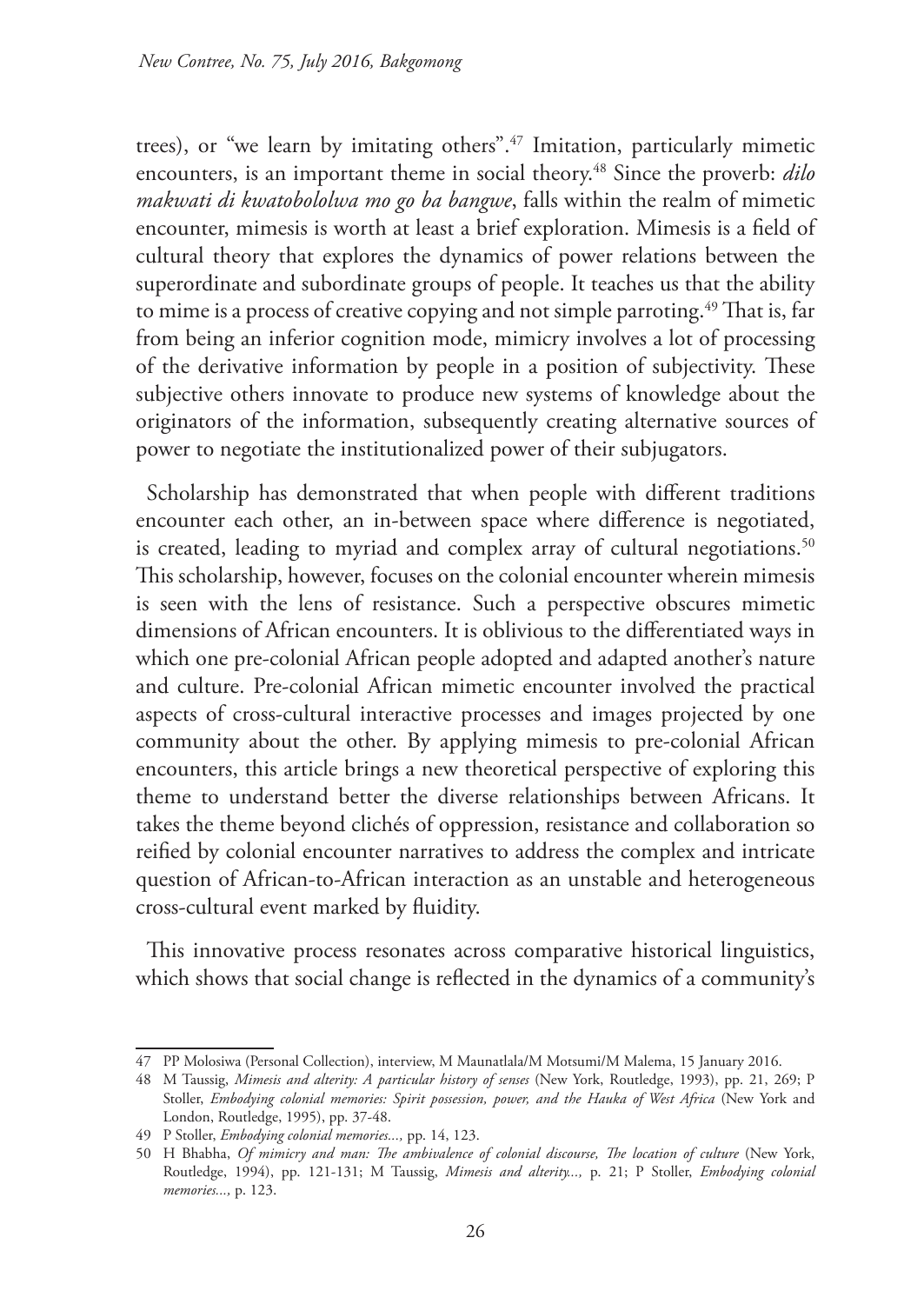language.51 Such innovations produce intellectual capital and lead to the development of alternative forms of knowledge and power. Linguistic innovations also reflect the myriad ways in which "power is constituted, deployed and contested".52 While gift giving can deprive the recipient of their autonomy, power is mercurial and does not rest with one person or institution forever. It is a problematic field that is always contested.53 The veracity of power differentials therefore depends on the ability of people to use language to negotiate interventions by the opposing group. This idea of power as a contested terrain reveals the creative ways in which the Babirwa, who faced threats of exploitation and domination, were able to reshape a pastoralist identity amid cultural attempts at assimilation and oppression by the Bangwato.

### *Go di tshwara ka megatla: The Babirwa's cattle herding systems*

By 1875, the Babirwa's *meraka* (singular for *moraka*), cattle posts, pervaded much of the Shashe-Limpopo watershed.54 The word *moraka*, a Sotho-Tswana lexical term for cattle post, expressed a masculine socio-geographic world located considerable distances away from the village, and the agricultural fields, in order to access dispersed grazing lands and water sources.<sup>55</sup> Like with the Bangwato herding systems, the distant location of the *moraka* deterred direct contact between women and cattle. This socio-physiographic demarcation was a systematic way of subverting women's reproductive power, which it was believed, was a potential threat to male prosperity.<sup>56</sup> In addition, *moraka* connoted the cattle themselves and the term was only applied when one owned a considerable herd. As a result, men who owned no cattle could not have a *moraka* and therefore constituted the *bakhumanegi* (the poor).

The location of *meraka* far away from human settlements redefined concepts of gender and labour in the Babirwa's social organization. The *moraka* became an idiom of wealth, work, ritual and social differentiation. For this reason, it

<sup>51</sup> D Nurse, "The contributions of linguistics to the study of History in Africa", *Journal of African History*, 38(3), 1997, pp. 359-391; DL Schoenbrun, *A green place, a good place*..., p. 12.

<sup>52</sup> F Cooper, "Conflict and connection: Rethinking colonial African history", *American Historical Review* 99(5), 1994, p. 1545.

<sup>53</sup> DL Schoenbrun, *A green place, a good place*..., pp. 223, 225, 232.

<sup>54</sup> EC Tabler, *The far interior...*, p. 41.

<sup>55</sup> N Parsons, "The economic history of Khama's country in Botswana, 1844-1930", R Palmer and N Parsons, *The roots of rural poverty in central and southern Africa...*, p. 115.

<sup>56</sup> PP Molosiwa (Personal Collection), interview, B Sephetso (Traditional doctor), Tsetsebjwe, 7 January 2016.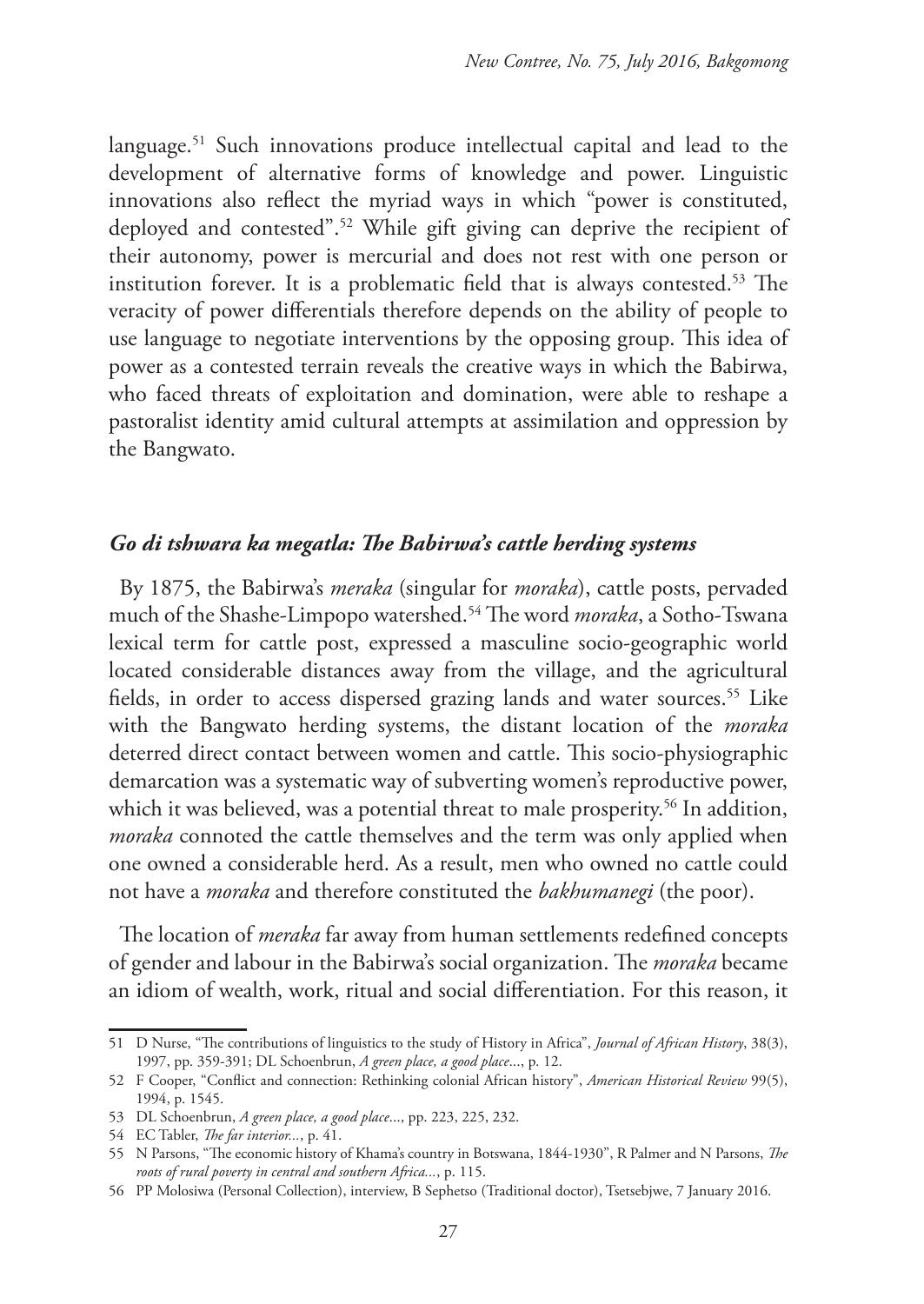was a space, where gendered social identities were produced. It was a space of the *bakhumi* (wealthy men). Young men and the *bakhumanegi* also stayed at the *moraka* as herders.<sup>57</sup> Its location in remote and formerly "unoccupied" territory also brought fundamental changes in the ways in which the domestic and the untamed wilderness, the *dinaga*, interacted. The word *dinaga*  connotes boundless unknown spaces located beyond human settlements. In the pre-cattle herding Babirwa discourses of the unknown, boys and girls were not allowed to enter the *dinaga* because it was feared that the *dipoko*  (sin. *sepoko*), unhappy spirits of the departed, which were believed to reside in these forests, would cause them to lose their way, or *go timela*. This denial of children to enter the *dinaga* represented a ritualized way of protecting them from *kotselo*, a disease, oral sources indicate, which could be more fatal to "young bodies than to the much stronger bodies of adults".58 Because of the dense *Colophospermum mopane* bush and numerous hill outcrops in eastern Botswana, *go timela* was an everyday preoccupation of the Babirwa and some informants expressed how disorienting the experience may be. As a result, it was necessary to tell cautionary tales about the *dipoko* leading people astray so that children could not wander away from home and get lost.

As commercialized hunting decimated the tsetse-hosting buffalo from the late 1870s, the *meraka* were built in this unmediated territory.59 The location of the *meraka* made the *dinaga* accessible to cattle herders who were predominantly young men. This process enabled the Babirwa to tame their formerly wild and hostile terrain. They, like other Africans, were not "always adapting to the environment" but they shaped it in multiple and nuanced ways.<sup>60</sup> Like in other Southern African herding communities, cattle became very important tools of "re-creating" the natural environment.<sup>61</sup> In their daily movements to and from grazing and water points, cattle more than often move in a line, following the leaders. Such regular movements eventually produced *mebila* (singular for *mmila*), pathways, through which the Babirwa herders accessed the previously perceived-to-be dangerous *dinaga*. By traversing these untamed and potentially dangerous physical spaces, the Babirwa herders acquired more knowledge of the landscape and its resources and therefore accessed new

<sup>57</sup> PP Molosiwa (Personal Collection), interview, G Mompati (Former cattle herder and elder, Bobonong)/D Molamu (Wealthy cattle owner and elder, Bobonong), 15 January 2016.

<sup>58</sup> PP Molosiwa (Personal Collection), interview, B Sephetso, 07 January 2016.

<sup>59</sup> J Ford, *The role of Trypanosomiasis in the African ecology...*, pp. 283-301.

<sup>60</sup> H Kjekshus, *Ecology control and economic development in East African history: The case of Tanganyika, 1850-1950* (London, Heinemann, 1977), p. 27.

<sup>61</sup> E Kreike, *Recreating Eden...,* pp. 9-11.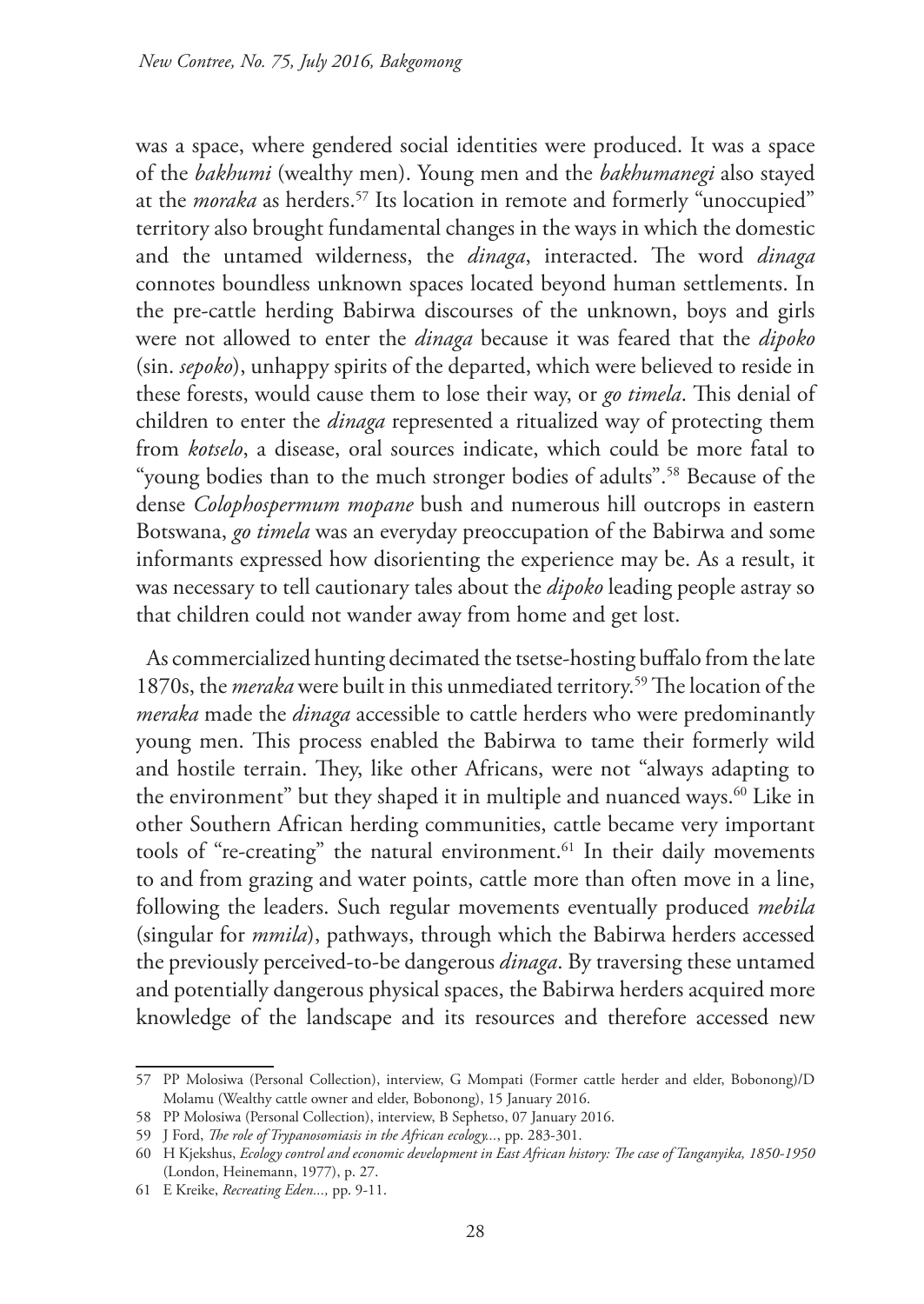realms of power and truths beyond what was culturally constructed as "evil spaces".<sup>62</sup> That is, herding allowed the Babirwa men's power to confront its limits. It empowered particularly the herders to overcome their fear of the wilderness.

The Babirwa herders were also very important to the sustainability of the herds in this unstable environment of rain variability and drought. During the rainy season, the herd was watched more closely because good grass was found over a wider area, and individual animals tended to wander and become separated from the main herd. In the dry season, despite the herd staying together because good pasturage occurred in relatively isolated and welldelineated areas, some animals could still be lost due to contact with herds from distant areas. Keeping herds together and finding pastures and water for them was the preoccupation of the herders and necessitated their residence at the *moraka.* There they practiced a herd management system called *go di tshwara ka megatla* or (literally holding onto cattle's tails) or following the cattle closely. The *go di tshwara ka megatla* practice symbolized a broader world of herding expressed in words. Consequently, the *moraka* became a space where men were made.

From an early age, boys would gradually be initiated into the world of cattle herding and masculinities. There were two practices, which were not only crucial in initiating young boys into the *go di tshwara ka megatla* world of herding but also contributed to the gendering of the broader social identity of the Babirwa. The first one was the combination of work and leisure. This infusion of leisure pursuits into herding was done in the best interest of the development of a child. In the African context, games mirror a community's lived experiences within a socio-cultural and historical context.<sup>63</sup> The Babirwa's pastimes were therefore crucial to the production of social identities across time and space. At the *moraka*, herd boys were taught a stick throwing game called *nnai*, or "flying stick." This game has similarities with the stick throwing games of the Kalanga of western Zimbabwe, who called it *mnqgwai*, a word denoting "stick".64

<sup>62</sup> PP Molosiwa (Personal Collection), interview, G Mompati/D Molamu, 15 January 2016.

<sup>63</sup> C Burnett and WJ Hollander, "The South African Indigenous Games Research Project 2001/2002", *South African Journal of Research in Sport* 26(1), 2004, pp. 9-23.

<sup>64</sup> MPD Gundani, et al., "Mnqgwai: A stick throwing game of the Kalanga of people of Zimbabwe", *African Journal for Physical, Health Education, Recreation and Dance,* 14(4), 2008, pp. 495-513.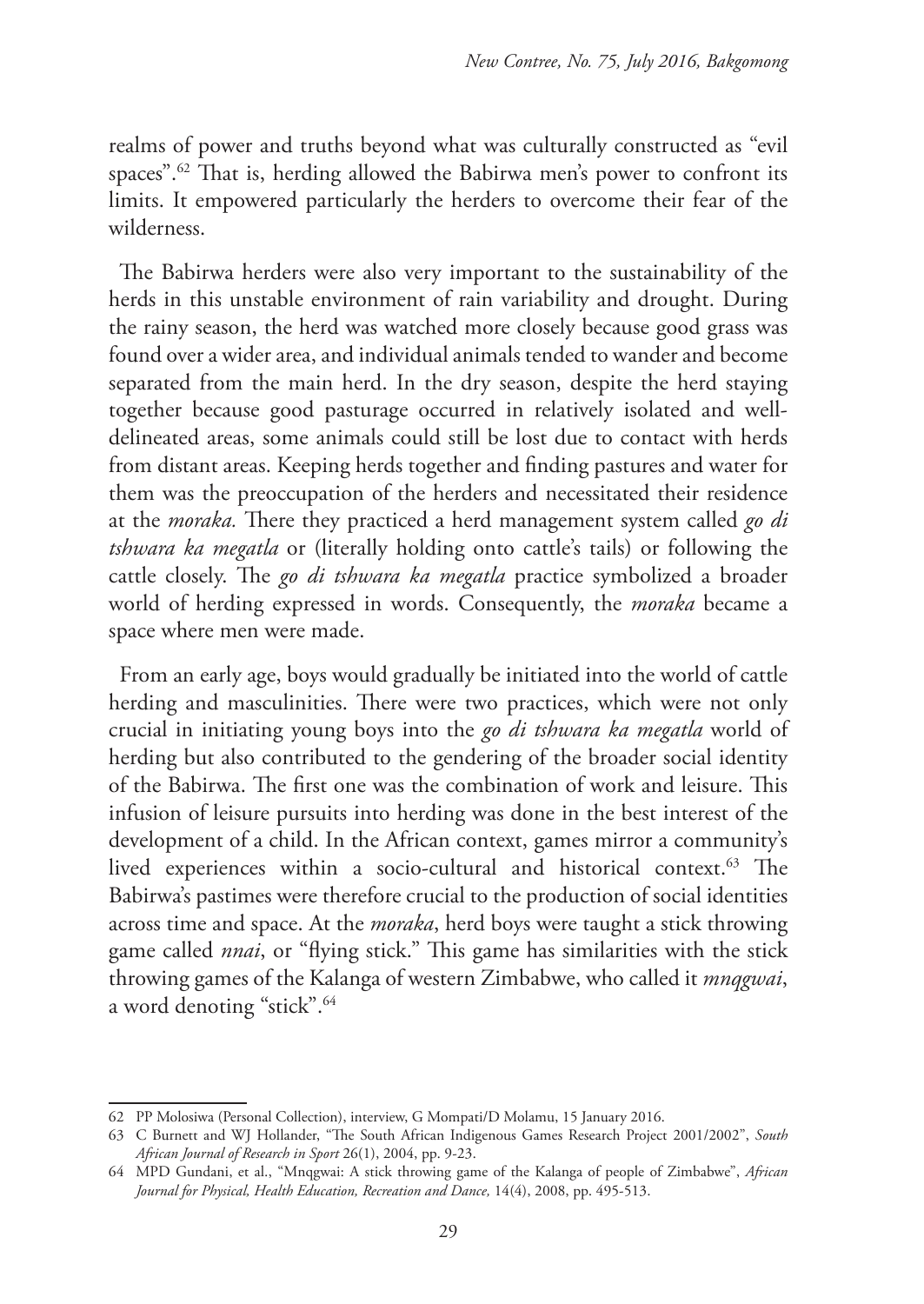It is highly possible that the Babirwa adopted the *mnqgwai* from the Kalanga and indigenized its name into *nnai* to suit their socio-cultural and linguistic contexts. Perhaps the Babirwa's use of *nnai* as an instrument of herding reflected the existence of cattle in the Shashe-Limpopo confluence antedating their arrival.<sup>65</sup> It is also highly possible that this game may have formed an important part of the hunting traditions of the Babirwa since the early eighteenth century when they first settled in Botswana. The first Babirwa to settle in the Shashe-Limpopo confluence found the Basarwa who used the flying stick to maim wild animals. The common Babirwa expression, *Refhithetse Masarwa [sic] lefhatsheng lavhovhirwa* (we found the Basarwa in the land where the Babirwa live today) is suggestive of the interaction between the two groups.<sup>66</sup> Having used the flying stick for over a century, the probability is that they re-appropriated it during the second half of the nineteenth century to build their herd management systems. As one of the several ways of initiating boys into male adulthood, the Babirwa's *nnai* was more than a pastime. It was a herd management pursuit that built physical skill, thus necessitating long periods of residence at *moraka* and close herding on a daily basis. Like a game of football in colonial Africa, it provided 'the opportunity for individuals to display their virtuoso skills before a crowd of spectators' and was more than "simply a passing diversion for youth, but a passionate part of becoming an adult male in society".67

*Nnai* involved competition among a group of herd boys, throwing aerodynamically designed sticks to determine the winner. The ability to throw the stick for the longest distance coupled with the accuracy with which the stick moved were the most important components of the game. In the context of the Babirwa herding practices, accuracy was particularly instrumental in driving back any straying cattle into the main herd. The best Babirwa herders distinguished themselves by carrying sticks with which to manage the herd closely in the veld. Since herding produced men, the stick throwing game was therefore a gendered aspect of the Babirwa's herd management system.<sup>68</sup>

Other than playing games, boys graduated into manhood through rituals that intricately linked them to cattle. When the Babirwa started engaging in

<sup>65</sup> GC Mazarire, "Reflections on pre-colonial Zimbabwe, c. 850-1880s", B Raftopoulos & A Mlambo, *Becoming Zimbabwe: A History from the pre-colonial period to 2008* (Harare, Weaver Press, 2009), pp. 35-38.

<sup>66</sup> EOJ Westpal, "Notes on the Babirwa", *Botswana Notes and Records*, 7, 1975, p. 93.

<sup>67</sup> L Fair, *Pastimes and politics: Culture, community, and identity in post-abolition Urban Zanzibar, 1890-1945* (Athens and Oxford, James Currey, 2001), p. 24.

<sup>68</sup> PP Molosiwa (Personal Collection), interview, G Mompati/D Molamu, 15 January 2016.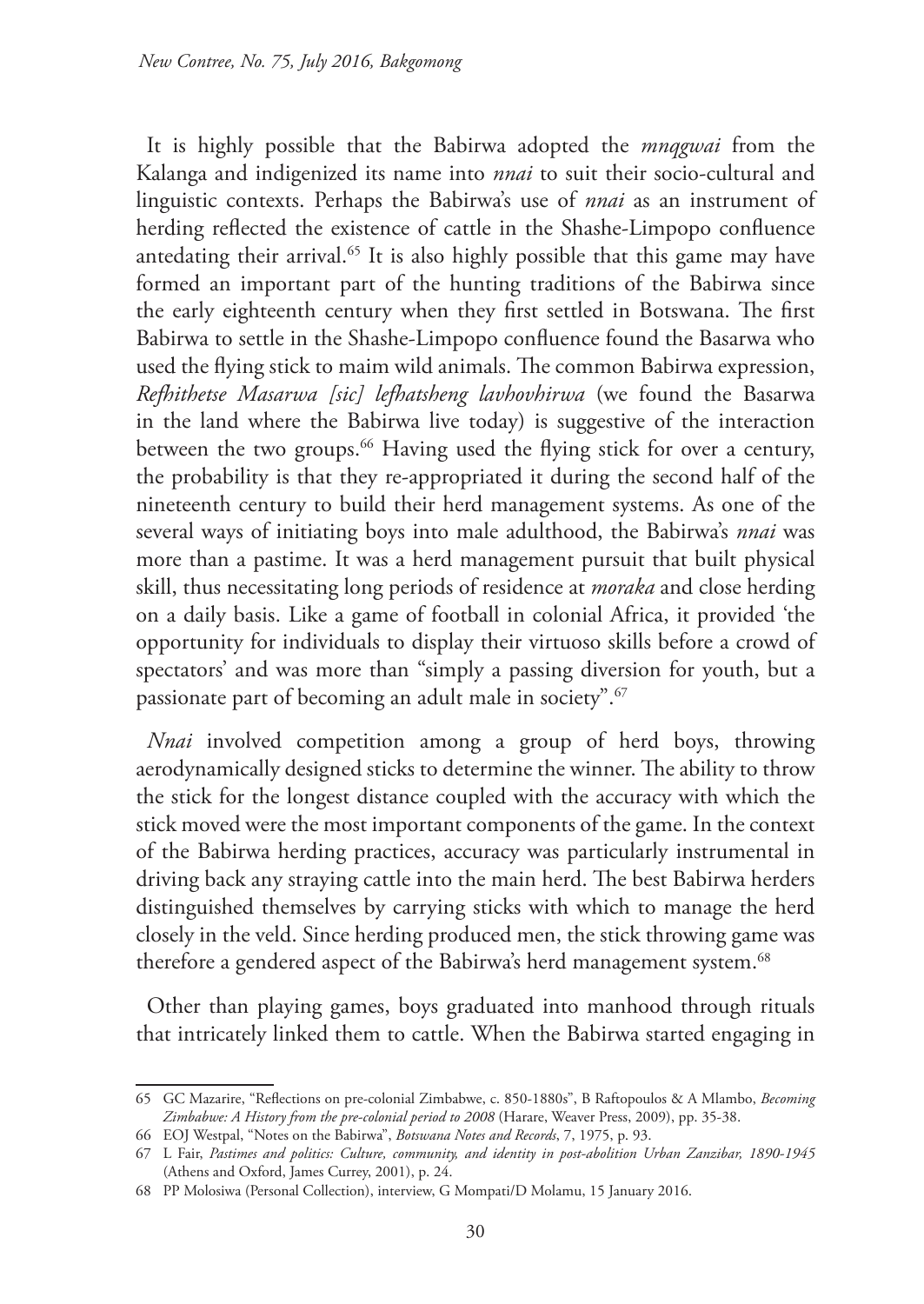extensive herding, they realized that communication fostered a close relationship between herds and herders. As a result, they identified *molodi*, whistling, as an efficient mode of communication.<sup>69</sup> Whistling commands became the quintessential communication tool used by several southern African herding communities to manage their animals long before the nineteenth century. In 1652, the Dutch found Khoe herders in the Western Cape already using whistling codes to transmit simple messages and instructions to their cattle.<sup>70</sup> In most African herding communities, the animals were trained to respond according to the commands issued by their herders.<sup>71</sup> Like in other herding communities, the Babirwa used *molodi*, a paralinguistic audio signal, to issue instructions to their cattle since "*bogologolo tlala* (time immemorial)".72

Since communicative whistling was an art and therefore had to be learned and mastered, young Babirwa boys were expected to swallow the urine of a bull to sharpen their skills. The urine of a bull was believed to help them to learn whistling skills that would make the cattle understand what the herder expected of them. Failure to master the art of whistling weakened the closeness between herders and their herds, leading to straying of some cattle from the main herd. Herders whose cattle went astray were called the *mashodwe*, a verb that connotes uselessness or impotence.73 But to be a man, one had to be able to build a herd, get married and have children. Lack of all these three attributes denoted impotence. As a result, drinking the bull's urine also had reproductive value as it transferred not only the masculinity of the bull to the boys, but also the bull's fertility. It was believed that such boys would grow into fertile men who would have many sons and thus reproduce the *go di tshwara ka megata* herd management system.

#### **Boswa: Inheritance, divinities and masculinity**

As much as children were important to the building of herds, cattle also played a role in biological and social reproduction of the community. While,

<sup>69</sup> PP Molosiwa (Personal Collection), interview, G Mompati/D Molamu, 15 January 2016.

<sup>70</sup> E Boonzaier, C Malherbe, *et al*, *The Cape herders: A History of the Khoikhoi of southern Africa* (Claremont, SA, David Philip, 1996), p. 60; P Mitchell, "The Canine Connection II: Dogs and southern African herders", *Southern African Humanities*, 26, 2014, p. 11.

<sup>71</sup> KM de Luna, *Collecting food, cultivating persons: Wild resource use in central African political culture, c. 1000 B.C.E. to c. 1900 C.E.* (available at http://gradworks.umi.com/33/36/3336527.html, accessed, 15 January 2016), p. 65.

<sup>72</sup> E Boonzaier, C Malherbe, et al, *The Cape herders*..., p. 60; PP Molosiwa (Personal Collection), interview, M Malema, 15 January 2016.

<sup>73</sup> PP Molosiwa (Personal Collection), interview, B Sephetso, 7 January 2016.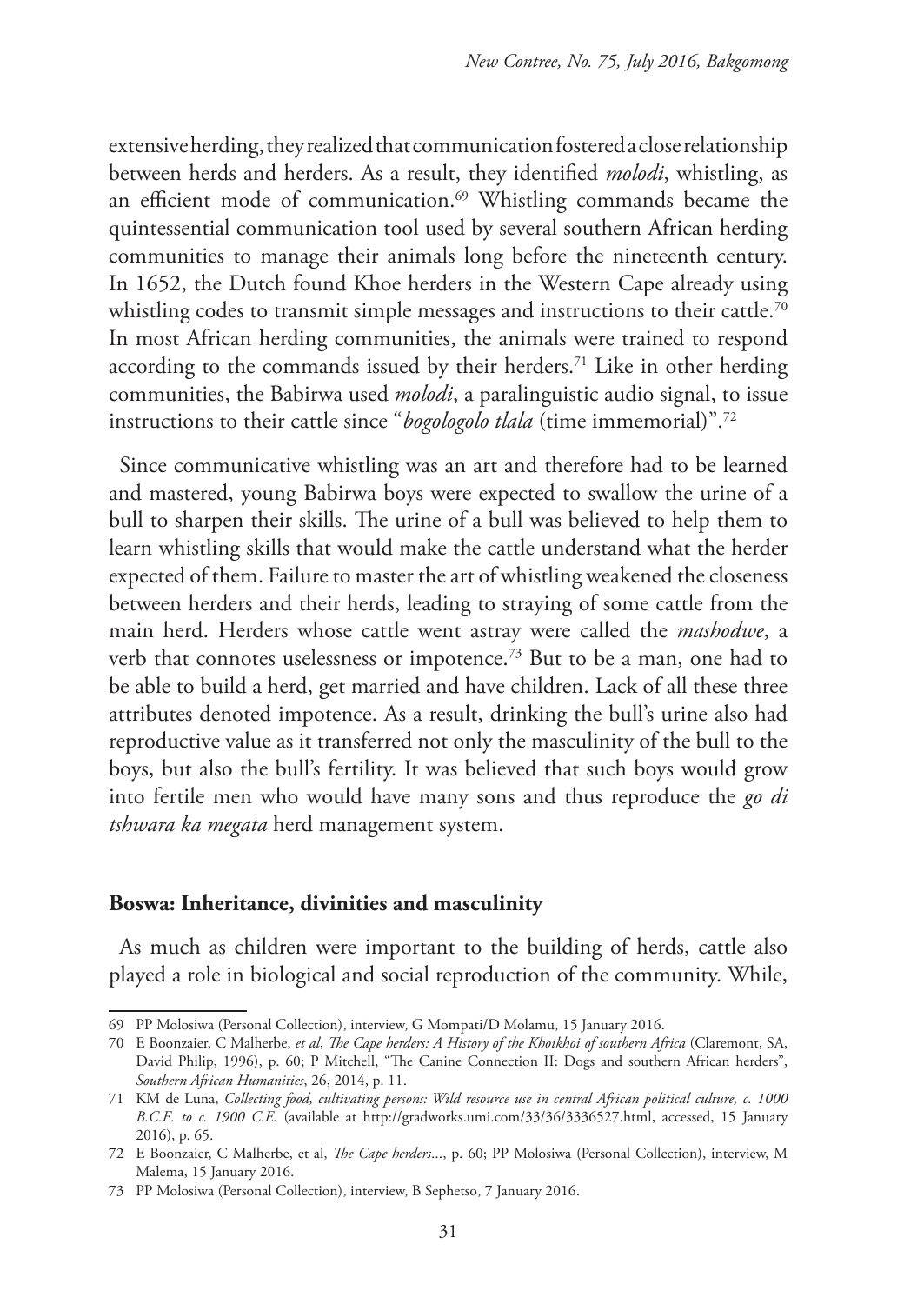the biological fertility of the community depended on the fertility of the bulls, social networks rested on the building of large herds. Since children and cattle were intimately linked, being childless deprived men of parenthood, the premium form of social capital. The labour of sons, and of course the marrying off of daughters, would produce wealth. Conversely, lack of sons would cause one to be heirless and therefore threaten the Babirwa's patrilineal inheritance system, or *boswa*. The Sotho-Tswana word, *boswa*, is derived from the verb, *swa*, which translates into "die". *Boswa* was therefore the pastoral estate of a dead man. Such an estate could only be distributed amongst his sons, the *baja boswa* (literally eaters of the pastoral estate) or heirs, following the death of their father.74 Fatherhood, however, was not only biological. It could be social as childless men often adopted sons from their relatives to ensure the sustanence of the institution of *boswa*. In addition, wealthy cattle owners could loan some of their herds to the poor, occasionally rewarding them with a calf until they too built their own herds. But there were still exceptional cases where men would die with neither sons nor cattle. Such men, as one observer said of early 19th century Tswana during his sorjourn in Southern Africa, had no use for cattle beyond herding the cattle of a wealthy man.<sup>75</sup> Cattlelessness and childlessness thus exclueded these men from participating in the institution of boswa.

This masculine gendered system of inheritance found expression in the naming of first sons. Throughout Bobirwa, there were many first-born sons with the name, *Mojaboswa* (heir to a father's pastoral estate). As a result, *boswa* effectively disqualified daughters from getting a share of their father's estate. Despite its androcentricity, the institution of *boswa* also had the objective of protecting the widow of the departed man as it kept the cattle within the family kraal. By inheriting from their father, the sons were therefore expected to use the *boswa* to support not only their individual families but also take care of the wellbeing of their mother and other siblings.

The spirit of a man who died leaving behind *boswa* for his sons never went into oblivion. His was not death but a transformation from an embodied form of life to a disembodied one. Such men's corpses were shrouded in a black ox skin and buried in the kraal while their spirits moved into a parallel world to that of the living where they would continue to protect their cattle.<sup>76</sup>

<sup>74</sup> PP Molosiwa (Personal Collection), interview, M Malema, 15 January 2016.

<sup>75</sup> WJ Burchell, *Travels in the interior of Southern Africa, 2* (London, Longman, 1822), p. 348.

<sup>76</sup> I Schapera, *The Tswana* (London, International African Institute, 1953), p. 59.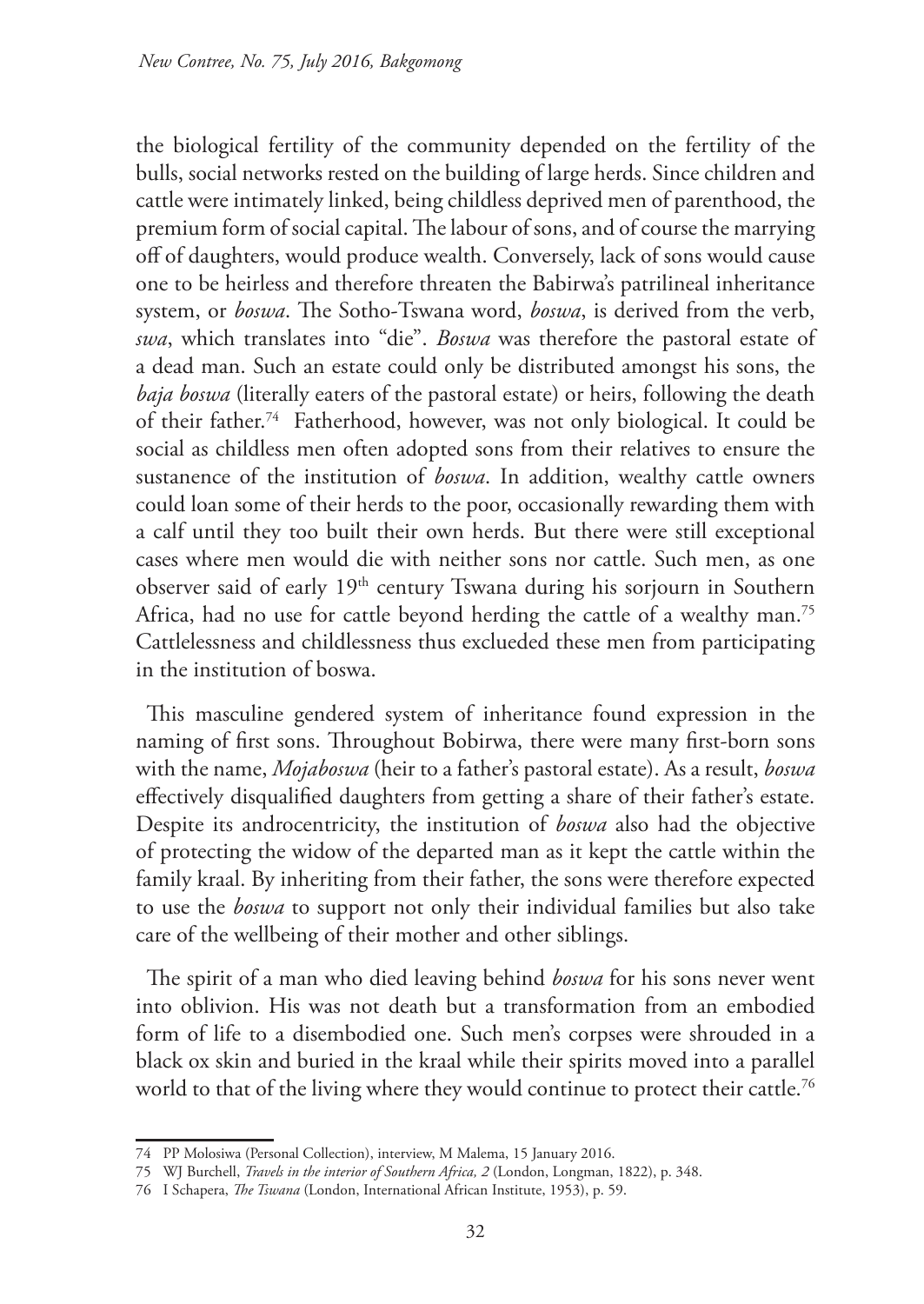To keep the spirits of these men active, their bodies were buried in a sitting position because it was believed that lying down was akin to laziness. The significance of burying of cattlemen in a sitting position was symbolically expressed in the Sotho-Tswana idiomatic expression, *ga gona kgomo ya boroko* (sleep does not build herds of cattle). This proverb was a warning to men that to build herds and have their spirits live on after death, they needed to work hard day and night.

Death for men with cattle was therefore an honour because they underwent *de facto* canonization into the *badimo* (the divinity). The etymology of the word, *badimo*, derives from the concept of *godimo*, which directly translates into "above". This concept implies that there is a space above the realm of the living where the spirits of departed people of a privileged social standing reside. These spirits were believed to take a "keen interest in the world of the living and could influence and determine events in the living world".77 Thus, to the Babirwa, the death of a cattleman was not the end of life, but a journey into the upper realms of the universe where male divinities resided.78

Conversely, the death of childless and/or poor men (who did not own cattle) symbolized oblivion because they would have left no wealth in the realm of the living. Their death would be removed from the social memory and they were never reborn into the world of the living. Anxiety about fertility and heirlessness therefore gave the *badimo* centrality in social organization as men tried to avoid falling into the perilous social location of being *mashodwe*. For men, accumulating wealth while alive and becoming the *badimo* posthumously depended on the amount of social capital they built, making children very important to the social reproduction of the Babirwa's pastoralist identity.

#### **Magwasha: The lionesses of Bobirwa**

Like cattle, women shaped the social world by building ties between households through marriage. Marriage played a crucial part in the reproduction of children and the accumulation of household social capital. This argument challenges assumptions of African pastoralism being an

<sup>77</sup> J Gewald, "El Nigro, Al Nino, witchcraft and the absence of rain in Botswana", *African Affairs*, 100(1), 2001, p. 560; PS Landau, *The realm of the Word: Language, gender and Christianity in a southern African Kingdom* (London, James Currey, 1995), pp. 24-29; J Comaroff and JL Comaroff, *Of revelation and revolution: Christianity, colonialism, and consciousness in South Africa, I* (Chicago, Chicago University Press, 1991), pp. 216-213.

<sup>78</sup> PP Molosiwa (Personal Collection), interview, M Malema, 15 January 2016/B Sephetso, 7 January 2016.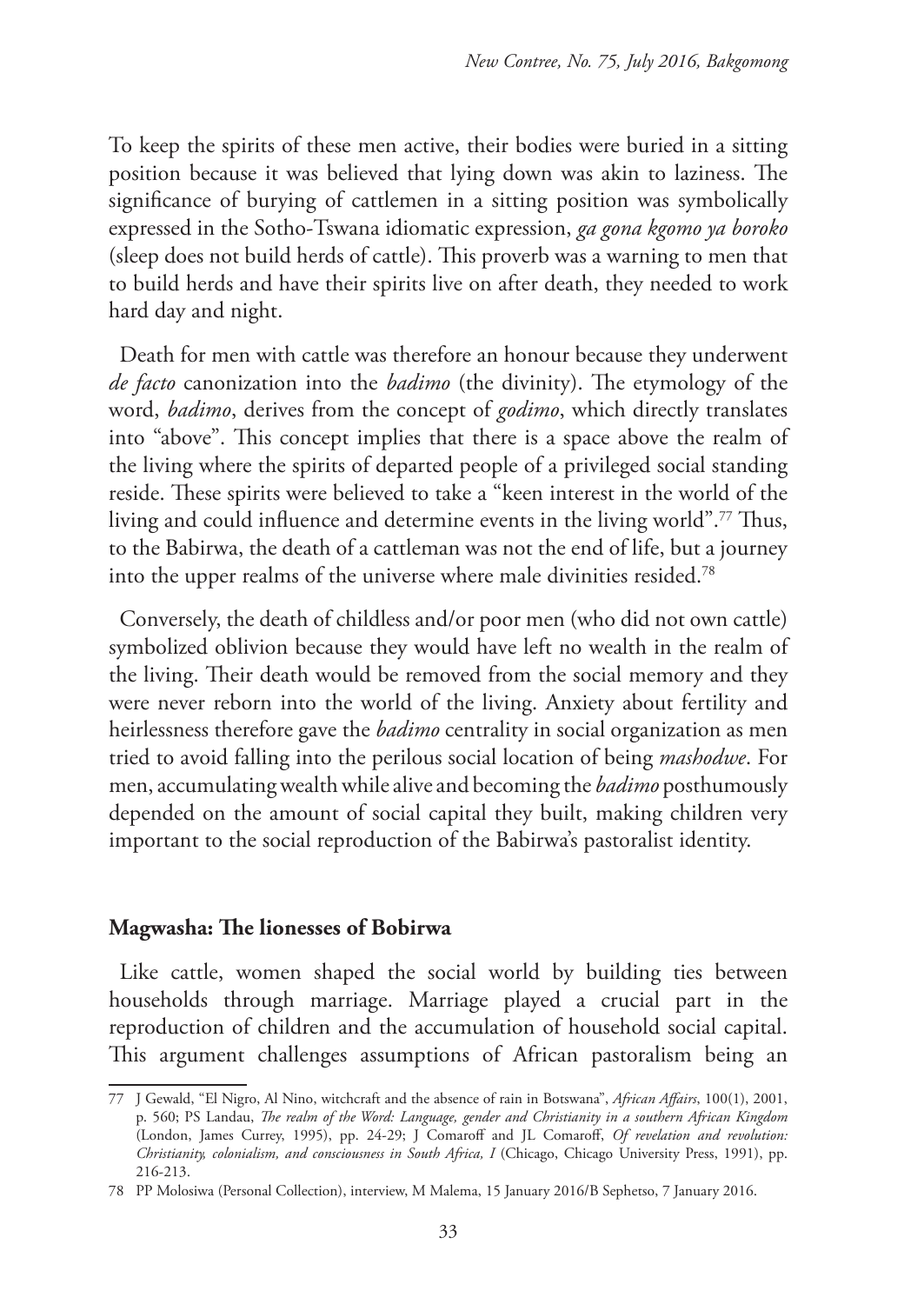exclusively male domain where men used cattle to "reaffirm the masculine hierarchies of access to power" and wealth.<sup>79</sup> Rather than being exclusionary, the mechanisms intended for male dominance drew women into the broader pastoral identity and therefore empowered them to take an active part in this purportedly male-dominated sphere of social life.

Apart from the geographic separation of cattle from the domestic space, in the Babirwa's pastoralist ethnicity cattle and women were never diametrically opposed. While patriarchs monopolized intercession with the *badimo*, women innovated alternative power as they engaged in spirit possession to contribute to the taming of the wilderness and thus help shape a pastoralist social identity. It must be noted, however, that the Babirwa women, like other Southern African women, never consciously challenged male domination of the pastoralist sphere. After all, Southern African women had control of household subsistence and the entire domestic space, and with it control over men.80 The Babirwa women believed in the prevailing power relations and were thus not interested in liberation as they did not subscribe to the disruption of the traditional or "natural" order of male domination. They were never really dominated and exploited by their male counterparts. Their appropriation of the powers of nature was meant to shape the spirituality of the community, tame the wilderness, and therefore contribute to the building of a pastoralist identity.

Some Babirwa women mimed the ritual of the lion spirits (*magwasha*), a rendition of the *mazenge* cult of the Kalanga,<sup>81</sup> which was geared towards creating a synergy between people and nature. With men continuing to dominate the pastoral worlds of the departed and the living, these women appropriated this lionized spirit in order to assert their power in the spirituality of the community and contribute to the taming of the wilderness.<sup>82</sup> Whenever they were possessed, the Babirwa women would start speaking in *Ikalanga* and roared like lions. This behaviour was akin to the *mazenge* cult, where every time "there is an appropriation of the exotic; the possessed… speak in

<sup>79</sup> M Kinsman, "'Beasts of burden': The subordination of southern Tswana women, ca. 1800–1840", *Journal of Southern African Studies* 10(1), 1983, pp. 39-54.

<sup>80</sup> C Walker (ed.), *Women and gender in Southern Africa to 1945* (Cape Town, David Philip & London, James Currey, 1990), pp. 113, 158, 175, 347.

<sup>81</sup> RP Werbner, "Symbolic dialogue and personal transactions among the Kalanga and Ndembu", *Ethnology* 10(3), 1971, p. 213.

<sup>82</sup> The word, *magwasha* (sing. *Legwasha*), also referred to the possessed women.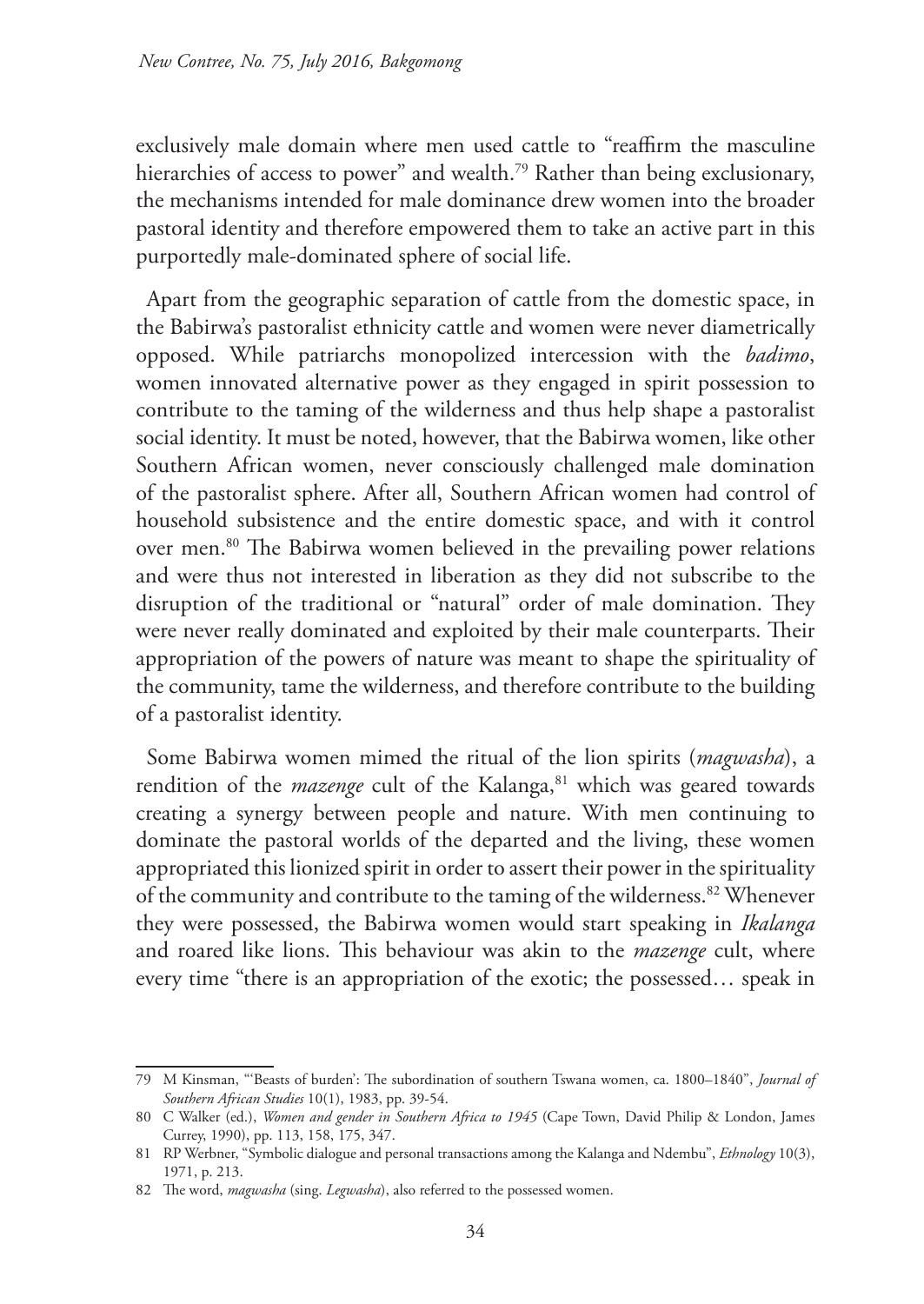the language of a neighbouring people."83 Being the embodiments of the lion spirit, the *magwasha* women would speak to men through a female interpreter, demanding certain black cows, which cattle would be killed and they would be served raw blood and meat.

Communities in the Limpopo watershed revered the lion for its power and feared it for its predatory habits. As the population of buffalo dwindled during the latter half of the nineteenth century, lions developed habits of preying on cattle.84 The possession of women by the lion spirit was therefore an embodiment of the lion as well as an act of domesticating nature. Hence, like among the Kalanga where the *mazenge* were extolled as *pondanyama* (meat crusher), the *magwasha* were eulogized as *sebata* (predator). These expressions of practical power challenge performance theories, which have suggested that spirit possession is a discursive practice whose sole purpose is to politicize the 'disempowered' African woman.<sup>85</sup>

The *magwasha* practice was not a site of feminist mobilization against masculine power. Possession was symbolic of women's expression of feminine anxieties about male dominance of the pastoral regime. It also reflected the masculinization of women because these spirits were male. "They spoke with a deep, guttural voice" that symbolized masculinity.86 Hence the *magwasha* practice was an embodied practice whereby mind and body were synchronized to harness the power of nature. This idea of the mind and body working in tandem contests binaristic perspectives of consciousness whereby the body is subjected to intellectual superiority in symbolic communication.<sup>87</sup> It resonates with Paul Stoller's recent dialogical perspective of possession that "at one level [possession is] negotiation with spirit" and "at another level it is the acquisition of [inner energy] by allowing one's body to be completely possessed by the spirit, and in so doing, possessed becomes possessor".88 The *magwasha*, were not just a discursive form of power. They also constituted women's appropriation of masculinity and the power of nature through bodily possession.

<sup>83</sup> RP Werbner, *Tears of the dead: The social biography of an African family* (Edinburgh, Edinburgh University Press, 1991), p. 192.

<sup>84</sup> BH Raseroka, "Past and present distribution of Buffalo in Botswana", *Botswana Notes and Records*, 7, 1975, p. 133.

<sup>85</sup> J Comaroff, *Body of power, spirit of resistance: The culture and history of a South African people* (Chicago, University Press of Chicago, 1985), pp. 41-247; J Boddy, *Wombs and alien spirits: Women, men and the Zar cult in northern Sudan* (Madison, WI, University of Wisconsin Press, 1989), pp. 35-369.

<sup>86</sup> PP Molosiwa (Personal Collection), interview, O Patana (Former *legwasha*, Mathathane)/M Moeti (Former *legwasha*, Mathathane), 15 January 2016, D Moalosi (Former *legwasha*, Mogapi), 25 December 2015.

<sup>87</sup> J Comaroff and JL Comaroff, *Ethnography and the historical imagination* (Boulder, Westview Press, 1992), p. 189.

<sup>88</sup> P Stoller, *Embodying colonial memories...*, p. 25.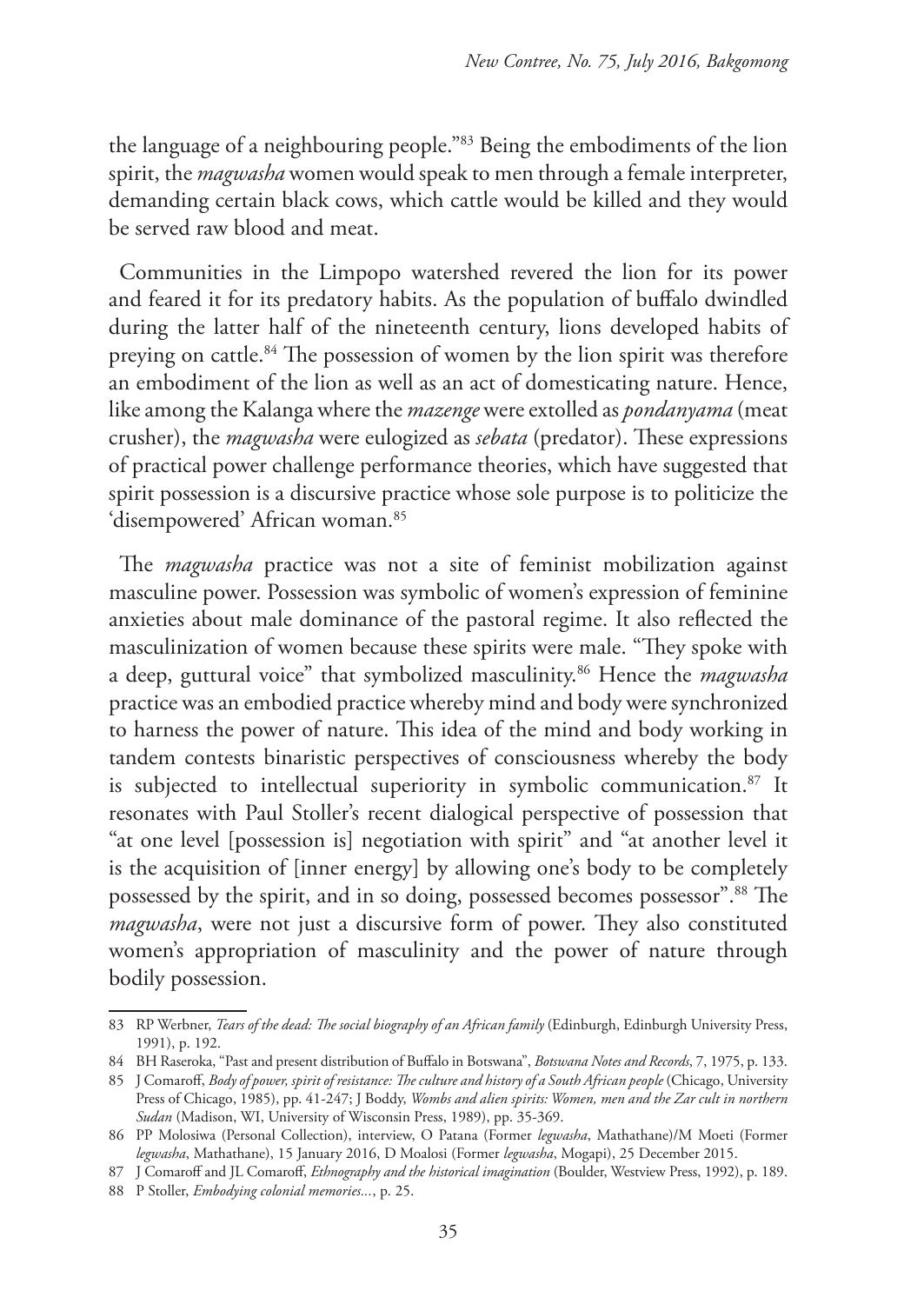These spirits were both sympathetic and hostile. They sought to strengthen and empower women while they posed a threat of destruction of cattle and therefore divestiture of men. As a result, these temporally domesticated spirits of lions had to be supplicated by feeding them with the blood and meat of cattle. This, it was believed, would keep the lions satiated for some time and therefore spare the cattle. It was also believed that refusal to accede to the demands of the *magwasha* would anger such spirits so much that by the time they left the women to return to the jungle, lions would attack and kill cattle at a rate never experienced before.89 By personifying the lion spirit or *legwasha*, these women were therefore innovating alternative forms of community power over nature. The Babirwa women thus transformed the potentially dangerous power of nature into benign mystical energy for community benefit. In the *magwasha* ritual, access to power therefore cannot be narrowly placed at the textual level. Possession was both a process of knowledge acquisition and the transformation of that knowledge into practical power of women to tame the wilderness.

## **Mosha o thata ka mosadi: Women's secular power and agro-pastoral identity**

The Babirwa women's power and nurturance of a pastoralist ethnicity extended beyond spirituality. Through their social location as cultivators and subsistence producers, they bridged the boundary between cattle herding and arable farming and therefore shaped an agro-pastoralist identity. Armed with only the *mogoma*, long-handled hoe, these women worked stoically, cultivating drought resistant varieties of grains such as sorghum and millet in an environment characterized by rainfall inconsistency.<sup>90</sup> The slowness of the *mogoma* and the uncertainties of rainfall put a lot of strain on them as work had to start immediately with the onset of the first rains and continued at a fast pace to cultivate enough land within the short rainy season.

The foregoing is not meant to portray the Babirwa women as an exploited class. By cultivating the fields and producing subsistence for their households, the Babirwa women were displaying secular power over nature. Among the

<sup>89</sup> PP Molosiwa (Personal Collection), interview, B Sephetso, 7 January 2016, O Patana/M Moeti, 15 January 2016, M Malema/D Moalosi, 25 December 2015.

<sup>90</sup> PP Molosiwa (Personal Collection), interview, T Makabe (Village elder, Bobonong)/M Montsosi (Village elder, Bobonong)/K Ngwako (Village elder, Bobonong), 15 January 2016.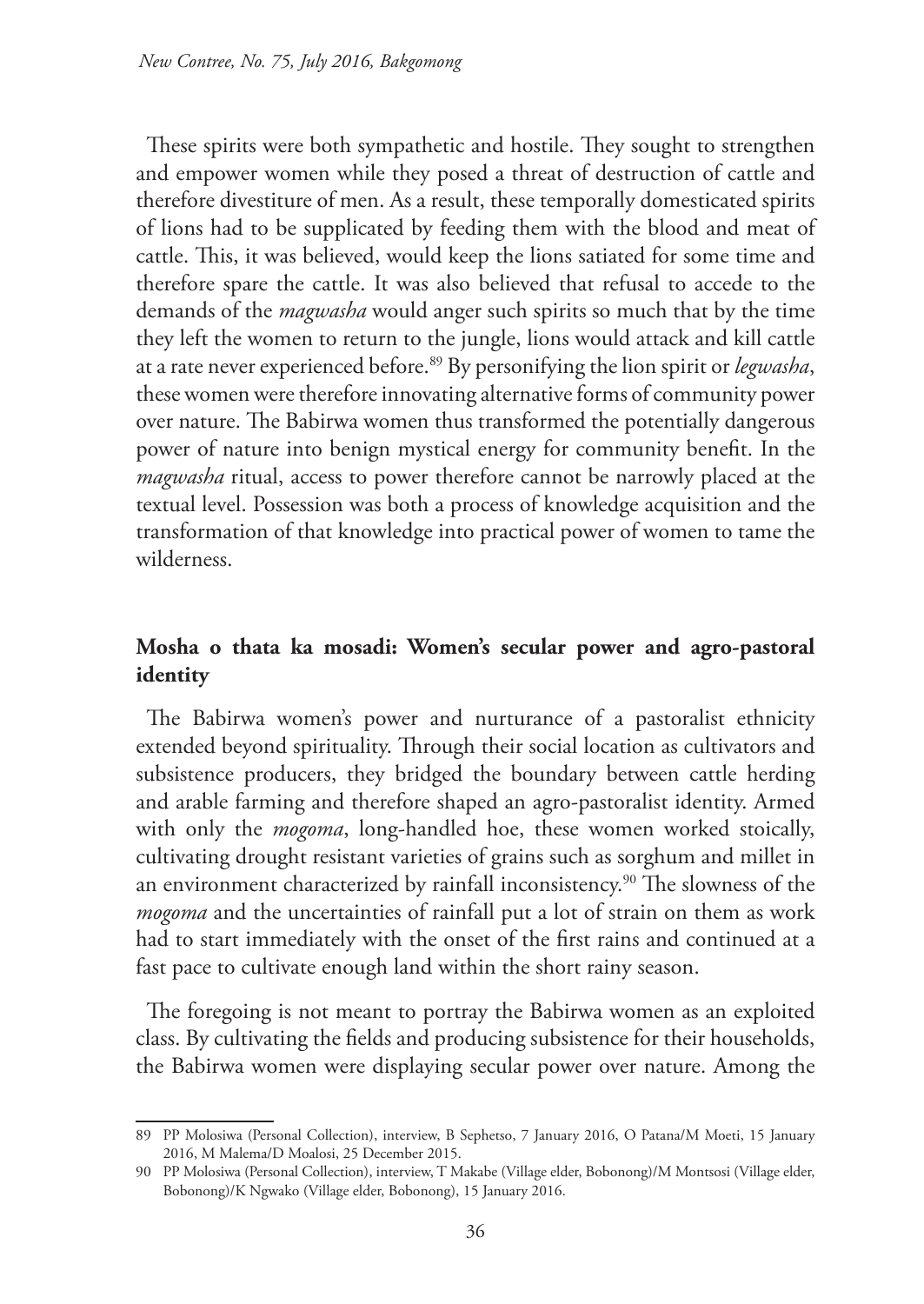Babirwa, a woman is seen as the embodiment of the home and hence she, like in other Sotho-Tswana groups, is referred to as *mosadi*. The word, *mosadi*, can be literally translated into "one who remains at home". This direct translation has lent itself to misinterpretation before, with Southern Tswana women represented as a sex category confined to the home.<sup>91</sup> In the Babirwa parlance, *mosadi* is the custodian of the home who wields a measure of power over domestic affairs. The word *mosadi* thus connotes the role that a woman plays in the home and not her location as the subordinate of man.

The Babirwa adage, *mosha o thata ka mosadi* (the strength of the home lies in that of a woman), captures the fundamental role of a pre-colonial woman in both the private and public spaces. It was the woman's primary responsibility to create the home as a safe place by providing nurturance to males in her care. This constructed the home into a space where males were reaffirmed and restored in the midst of outside hardships and deprivations. Indeed cattle herding in the unstable environment of Bobirwa was always emotionally and physically taxing for men. As Fred Morton says of late nineteenth century Botswana:92

... [cattle] were difficult to accumulate quickly; cultivating a herd was an undertaking of years – requiring husbandry skills, much personal inconvenience and considerable good luck in overcoming drought and disease.

To the Babirwa women, a woman is the quintessence of the home. The following testimony resonated across my interviews:<sup>93</sup>

It was the duty of a woman to love, feed, shelter and take care of her husband. Men were like children, when they were tired after doing heavy work, they needed to be cuddled.

Thus as a woman's domain, the domestic space, acted as a site of healing and recovery for men from all kinds of bodily and mental distress. Zeleza has also confirmed these ideas of the pre-colonial African woman as an indispensible cogwheel in the movement of the pastoralist machine. In pre-colonial African herding communities, he argues, "livestock property, which was owned by men, was channeled through the institution of the house, controlled by women".94

<sup>91</sup> J Comaroff and JL Comaroff, "Goodly beasts, beastly goods…", *American Ethnologist* 17(2), 1990, pp. 199-202.

<sup>92</sup> F Morton, *When rustling became an art...*, p. 35.

<sup>93</sup> PP Molosiwa (Personal Collection), interview, T Makabe/M Montsosi/K Ngwako , 15 January 2016.

<sup>94</sup> TP Zeleza, *A modern economic history: Volume 1, The nineteenth century* (CODESRIA, 1993), p. 151.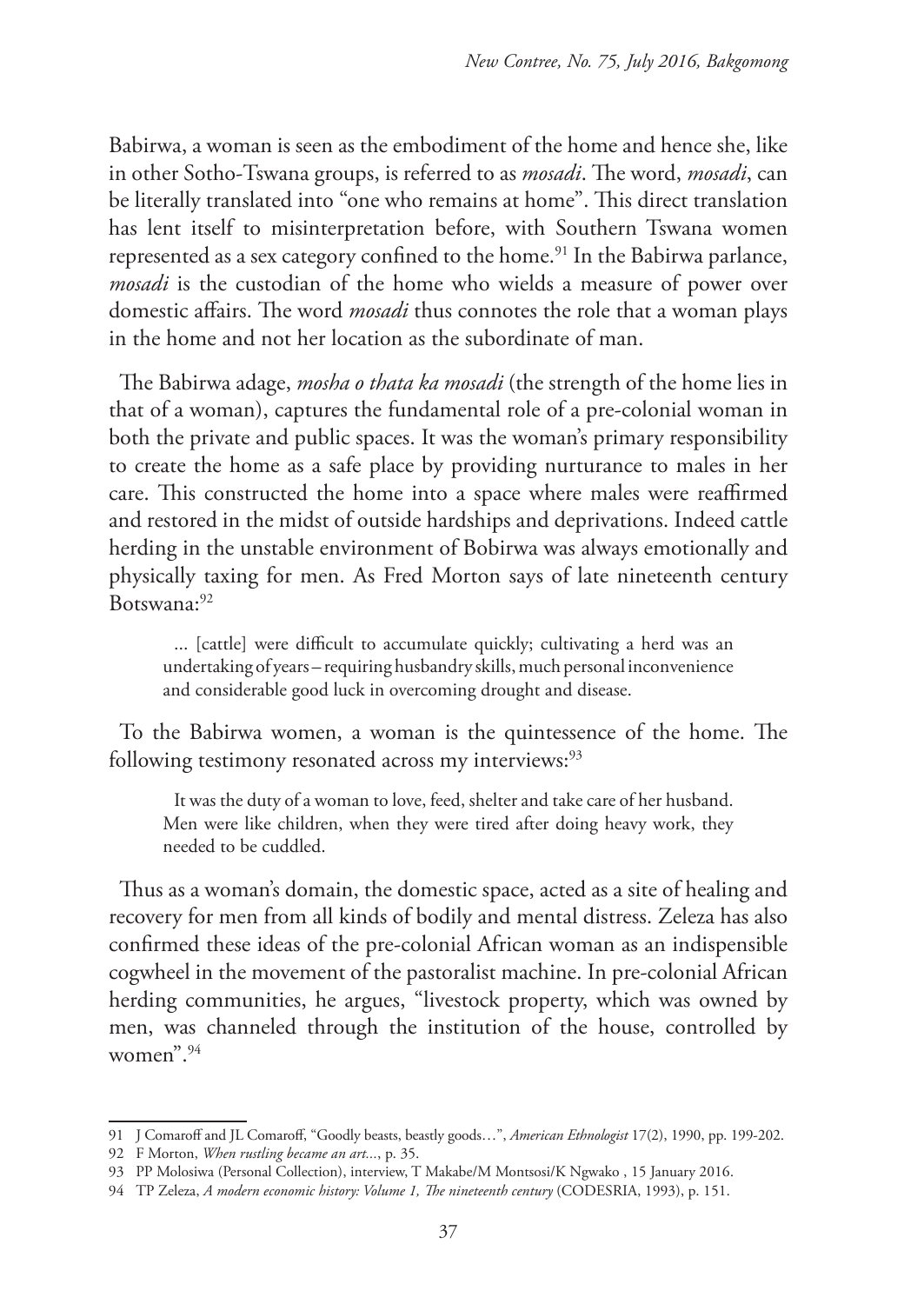Beyond being an autonomous space of female production, Southern African women's agricultural work nurtured the pastoral economy.<sup>95</sup> The Babirwa moved their cattle seasonally depending on the availability of palatable grasses. Responding to casual questions about where cattle were grazed, how locations varied with the seasons and about the relation of grazing to the agricultural activities of the community, the Babirwa presented an idealized grazing schedule. This pattern of grazing involved the seasonal rotation of cattle between the *meraka* and the agricultural fields, in order to extend the grazing range. It was a form of land use, which demonstrated the Babirwa's innovation of technical knowledge of their environments.

The ideal management system of the *moraka* area and its relationship with the Babirwa social system was thus based on the temporality of land use. However, entering the grazing area was governed by rules of access designed to ensure a steady flow of rangeland resources. Rules of access to the *moraka* can be understood by digressing a little to note the roles played by women in this agro-pastoralist social organization. Women did most of the agricultural work. However, they were also responsible for thatching roofs and therefore had to have access to the grass at the *moraka*. But this access to thatching grass was regulated so that the thatching grass first matured and dried for seed dispersal before it was cut up in order to ensure another crop of thatching grass in the following season, and to avoid direct contact between women and cattle. As a result, during winter, women and cattle moved in opposite directions. While women entered the *moraka* to collect thatching grass, the cattle fed on crop residue in the fields. The need to regulate grazing thus induced the Babirwa to develop range management systems that would ensure sustainable use of resources in a drought-prone environment.<sup>96</sup>

In the end, the type and amount of work done by men and women depended on unstable social divisions of gender, status and generation. The Babirwa's pastoralist identity developed because of the work of men and women. It flourished because of supplementation between the pastoral economy and the domestic space. But this prosperity lasted only until the beginning of colonial rule. By 1895, the struggle for and renegotiation of land, a main theme in Southern African environmental history, had become a prominent future of the colonial encounter in Botswana as the Babirwa were systematically expropriated of their grazing land. This dispossession followed Khama's

<sup>95</sup> N Jacobs, *Environment, power, and injustice...*, p. 29.

<sup>96</sup> PP Molosiwa (Personal Communication), interview, G Mompati/D Molamu, 15 January 2016.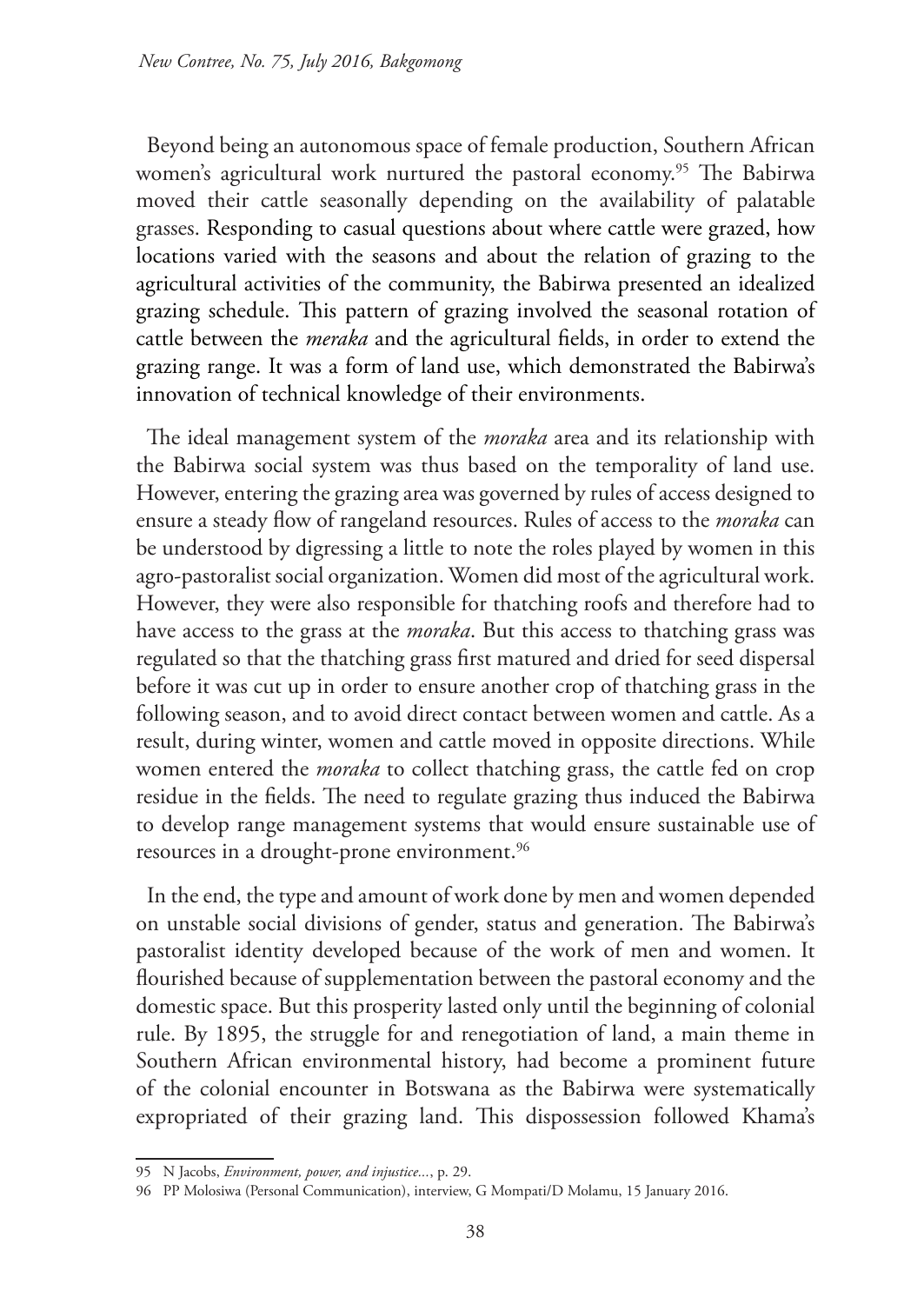(Bangwato chief) cession of Babirwa lands along the Limpopo River to the British Crown to stop the transfer of the Bechuanaland Protectorate to the British South Africa Company rule.<sup>97</sup> Despite losing their coveted lands, the Babirwa did not lose a sense of their *Bakgomong* identity. To date they still praise each other as *kgomo*, and the acknowledgement phrase, *ee kgomo*, continues to define Babirwaness.

### **Conclusion**

When the Bechuanaland Protectorate became a British colony in 1885, the colonial government entered into an alliance with the chiefs of the Tswanaspeaking ethnic groups because these chiefs controlled cattle wealth, the country's coveted resource. The various, but mutually intelligible, Tswana dialects together with the similarities in the cultures and histories of these groups, provided a ready platform upon which the British built a colonial state founded on "Tswanadom".98 This philosophical, albeit highly territorial, idea of the organic dominance of the Tswana speaker in a country made up of diverse ethnicities became used as a blueprint for the conception of the postcolonial state wherein non-Tswana speakers were desiganted inferior status. The Tswana-led post-colonial government, like many other modern states imposed Tswana cultures and language on the so-called minor or inferior ethnicities, thus underminng their histories, traditions, langauges and local knowledges.

By studying the Babirwa's adoption of cattle herding, the article foregrounds the oft-told discourse of local knowledge as a changing recursive process and therefore not timeless and unchanging. Local African knowledge has always changed and adapted to social and natural diversity, leading to the reshaping of identity by various ethnicities. This article thus runs in sharp contrast to misleading official rhetoric of Botswana as an ethnic monolith. The idea of Tswana culture and language being used by the state to systematically undermine non-Tswana speaking ethnicities, however, still needs serious academic rumination and historical inquiry.

<sup>97</sup> Bechuanaland Protectorate Order in Council, 1904.

<sup>98</sup> N Parsons, "The evolution of modern Botswana: Historical revisions", LA Picard, *The evolution of modern Botswana: Politics and rural development in Southern Africa* (Lincoln, University of Nebraska Press, 1985), p. 27.